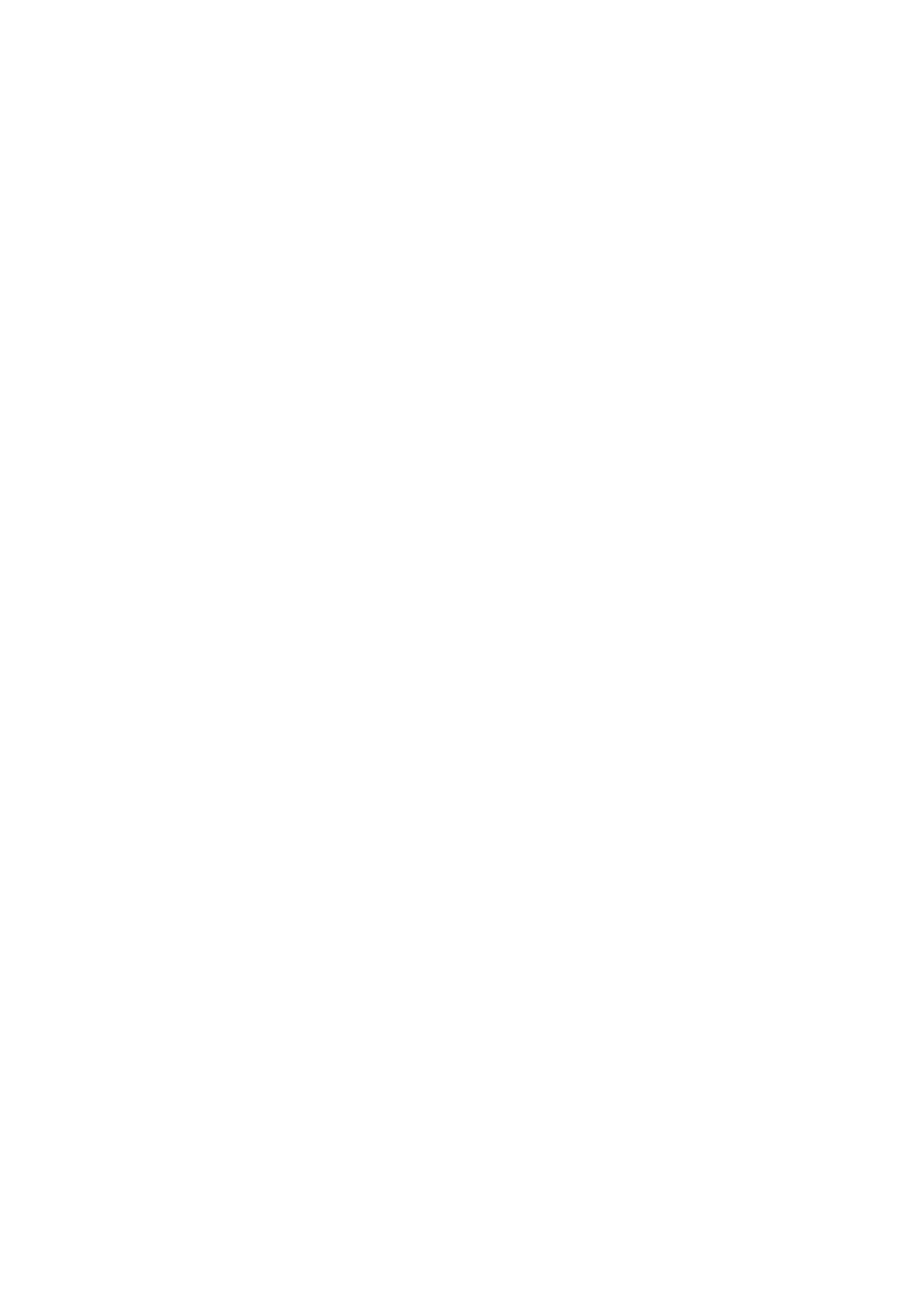## **Contents**

| Element 1:        |            |  |
|-------------------|------------|--|
|                   | 1.1        |  |
|                   | 1.2        |  |
| <b>Element 2:</b> |            |  |
|                   | 2.1        |  |
|                   | 2.2        |  |
|                   | 2.3<br>2.4 |  |
| Element 3:        |            |  |
|                   | 3.1        |  |
|                   | 3.2        |  |
|                   | 3.3        |  |
|                   | 3.4        |  |
| Element 4:        |            |  |
|                   | 4.1        |  |
|                   | 4.2        |  |
|                   | 4.3<br>4.4 |  |
|                   | 4.5        |  |
| Element 5:        |            |  |
|                   | 5.1        |  |
|                   | 5.2        |  |
|                   | 5.3        |  |
|                   | 5.4        |  |
| Element 6:        |            |  |
|                   | 6.1        |  |
|                   | 6.2<br>6.3 |  |
|                   | 6.4        |  |
|                   | 6.5        |  |
|                   | 6.6        |  |
|                   | 6.7        |  |
|                   | 6.8        |  |
|                   | 6.9        |  |
|                   | 6.10       |  |
| Element 7:        |            |  |
|                   | 7.1<br>7.2 |  |
|                   | 7.3        |  |
|                   | 7.4        |  |
|                   | 7.5        |  |
|                   | 7.6        |  |
|                   |            |  |
| Element 1:        |            |  |
|                   | 11         |  |
|                   | 1.2        |  |
|                   | 1.3        |  |
|                   | 1.4<br>1.5 |  |
|                   | 1.6        |  |
| <b>Element 2:</b> |            |  |
|                   | 2.1        |  |
|                   |            |  |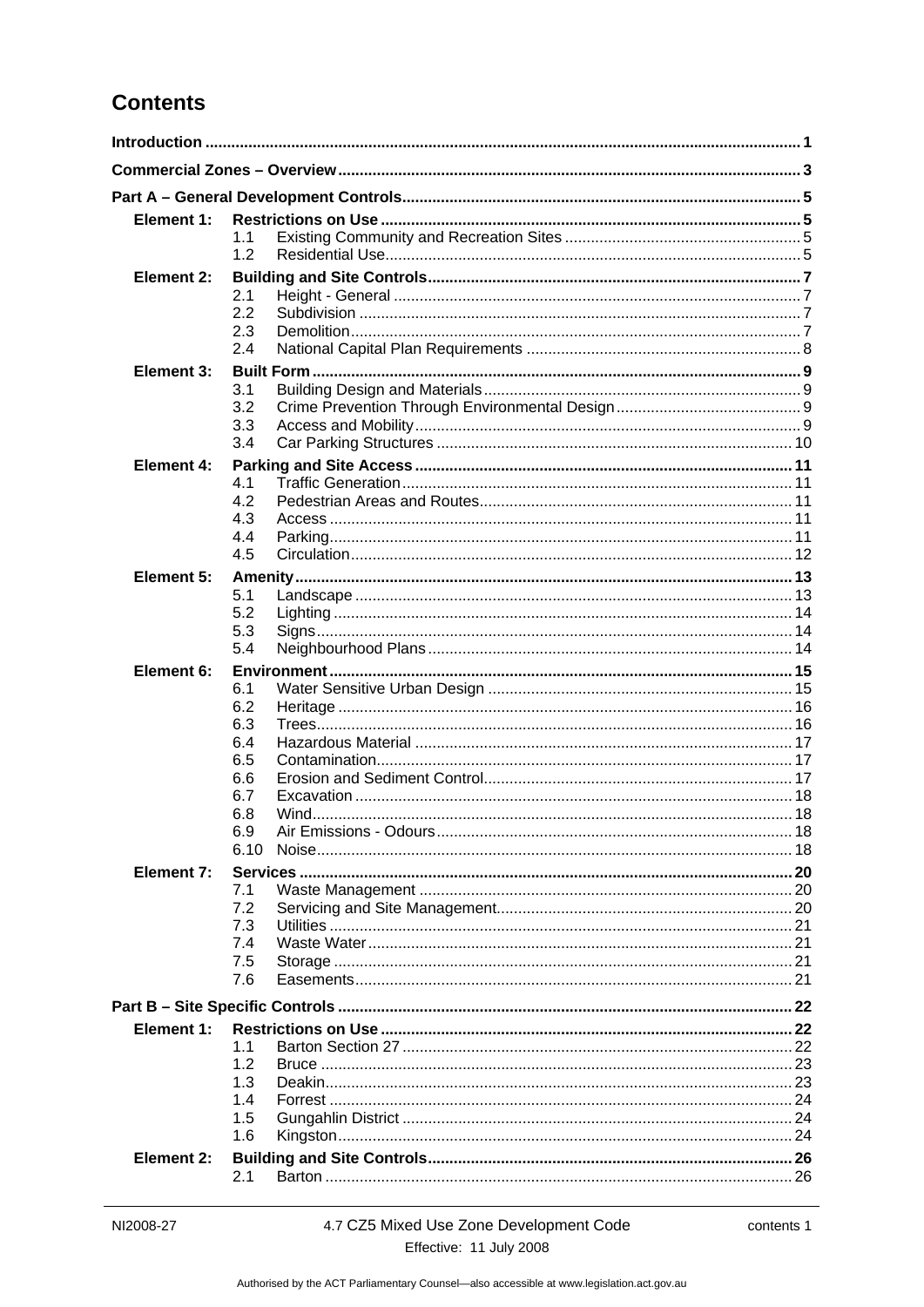| 22  |  |
|-----|--|
| 2.3 |  |
| 24  |  |
| 2.5 |  |
| 2.6 |  |
| 2.7 |  |
|     |  |
|     |  |
| 31  |  |
| 32  |  |
| 3.3 |  |
|     |  |
| 5.1 |  |
|     |  |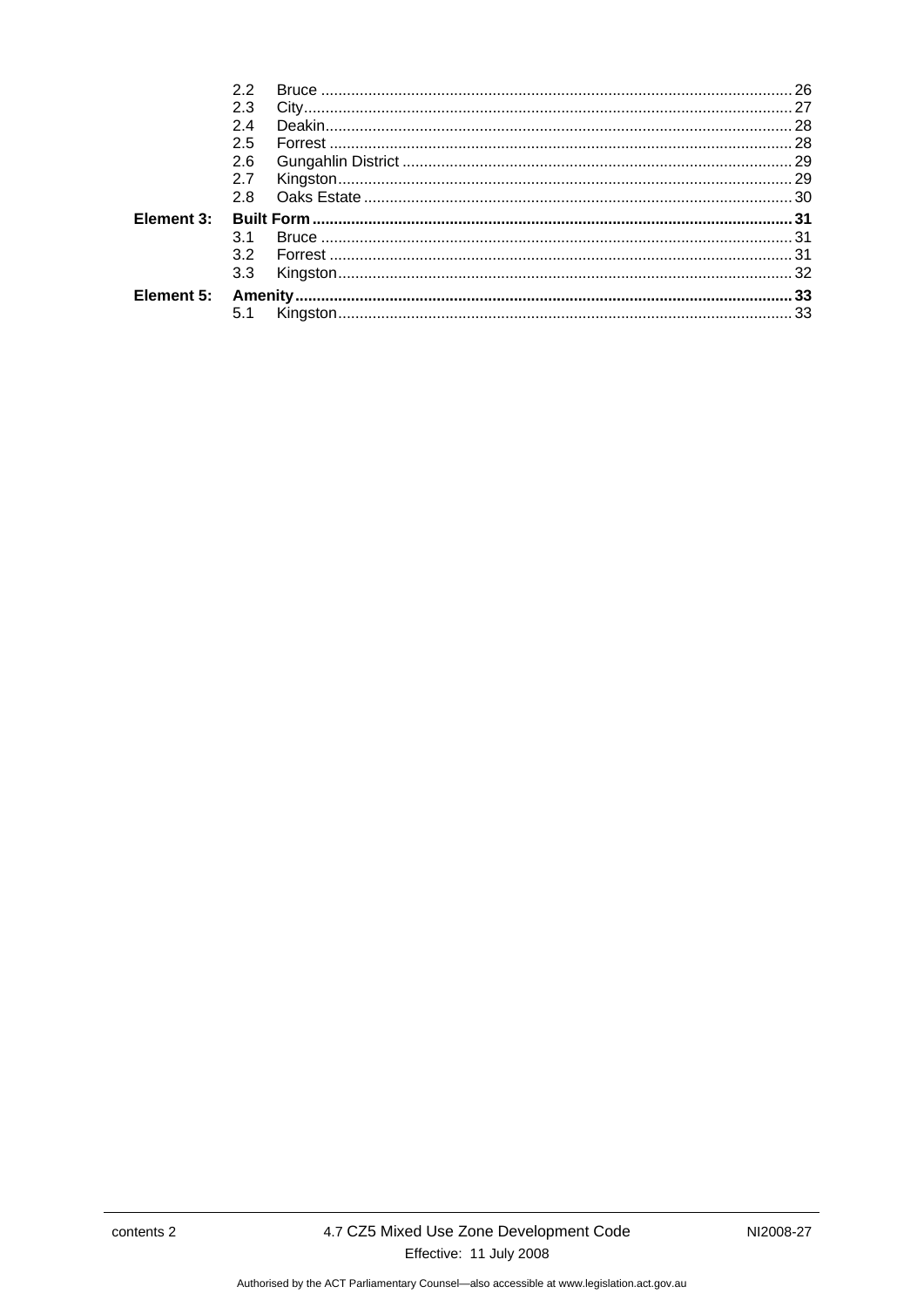## <span id="page-4-0"></span>**Introduction**

#### **Application of this code**

The CZ5 Mixed Use Zone Precinct Code applies to development within the all areas zoned CZ5. This code is intended to ensure that the type and form of development within the CZ5 Zone is responsive and sympathetic to the character, or proposed character, of the locality. This code does not apply to areas covered by the Northbourne Avenue Precinct Code.

Additional requirements for Residential Use in commercial areas are included in the Residential Zones Development Code. For multi unit housing refer to part C (5) of the Multi Unit Housing Development Code. For single dwelling housing refer to the relevant provisions in the Single Dwelling Housing Development Code.

#### **Purpose of codes**

Codes provide additional planning, design and environmental controls to support the zone objectives and assessable uses in the Development Tables.

The Codes are used by the Authority to assess development applications. The Codes therefore also provide guidance to intending applicants in designing their developments and preparing their development applications.

Each Code's controls are expressed as either **rules**, which are generally quantitative, or as qualitative **criteria**.

- Proposals in the **code track** must comply with all rules relevant to the development.
- Proposals in the **merit track** and **impact track** have the option to comply with the rules or criteria, unless the rule is mandatory. Where it is proposed to meet the criteria, the onus is on the applicant to demonstrate, by supporting plans and written documentation, that the proposed development satisfies the criteria and therefore the intent of the element.
- Proposals in the **impact track** also have the option to justify any non-compliance with the rules and the criteria, unless the rule is mandatory. Where it is proposed to not meet the rules and the criteria, the onus is on the applicant to justify the non-compliance by demonstrating that the proposed development is consistent with the relevant principles of the Statement of Strategic Directions. Supporting plans and written documentation, providing consideration of the relevant Intents of the Code and the Zone objectives*,* are to accompany the development application.

#### **Structure of codes**

The CZ5 Mixed Use Zone Precinct Code is divided into two Parts:

**Part A – General Development Controls** provide general controls that are applicable to all development within the CZ5 Mixed Use Zone

**Part B – Site Specific Controls** provide any additional specific controls for particular areas or sites. Care is needed to check whether any specific controls apply to individual sites.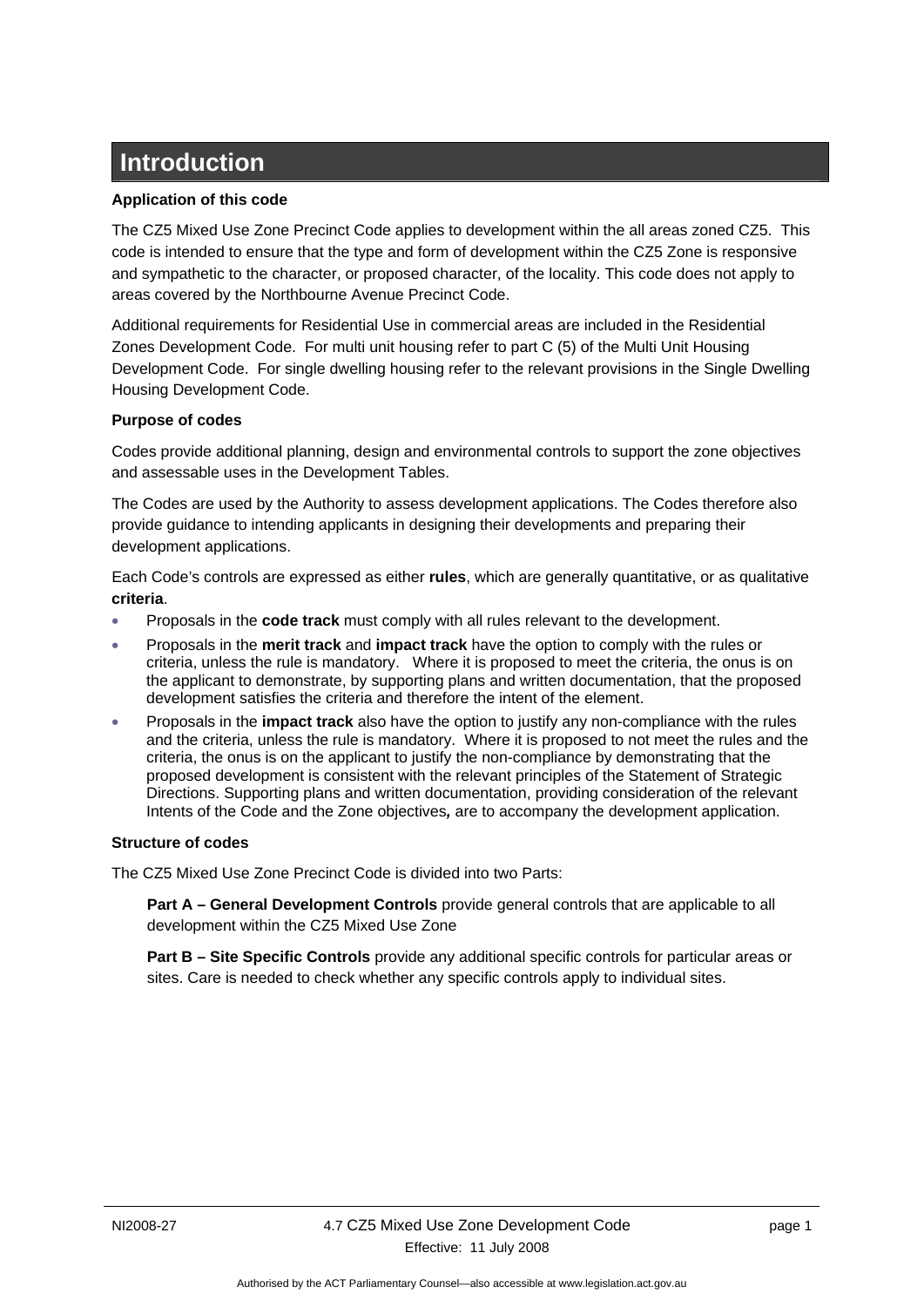Each Part is divided into sections referred to as **Elements,** although each Part may not include provisions for every Element. The Elements describe the various issues for consideration:

- 1. Restrictions on Use
- 2. Building and Site Controls
- 3. Built Form
- 4. Parking and Site Access
- 5. Amenity
- 6. Environment
- 7. Services

Each Element consists of Intents and Items under which are Rules and Criteria.

**Intent** describes the purpose of the development controls

**Rules** provide the quantitative, or definitive, controls for development

**Criteria** provide the qualitative controls for development

In some instances, there are rules that are mandatory. For clarity of use, the mandatory rules are emphasized by the following words: **"This is a mandatory requirement. There is no applicable criterion"**. Non-compliance with these provisions will result in the refusal of a development application. Conversely, the words **"There is no applicable rule"** is used when controls cannot be quantitative or definitive and only criteria exist.

Any application of a **General Code** to a development proposal is identified as part of the relevant rule or criteria.

Where more than one type of Code applies to a development, the order of precedence when there is inconsistency of provisions between Codes, as defined by the Act, is **Precinct Code**, then **Development Code**, and then **General Code**.

#### **Further information**

Please refer to the Planning Explained Guide for more information on preparing applications under the Territory Plan, including the use of assessment codes.

#### **Abbreviations**

GFA = gross floor area  $m =$  metres  $m^2$  = square metres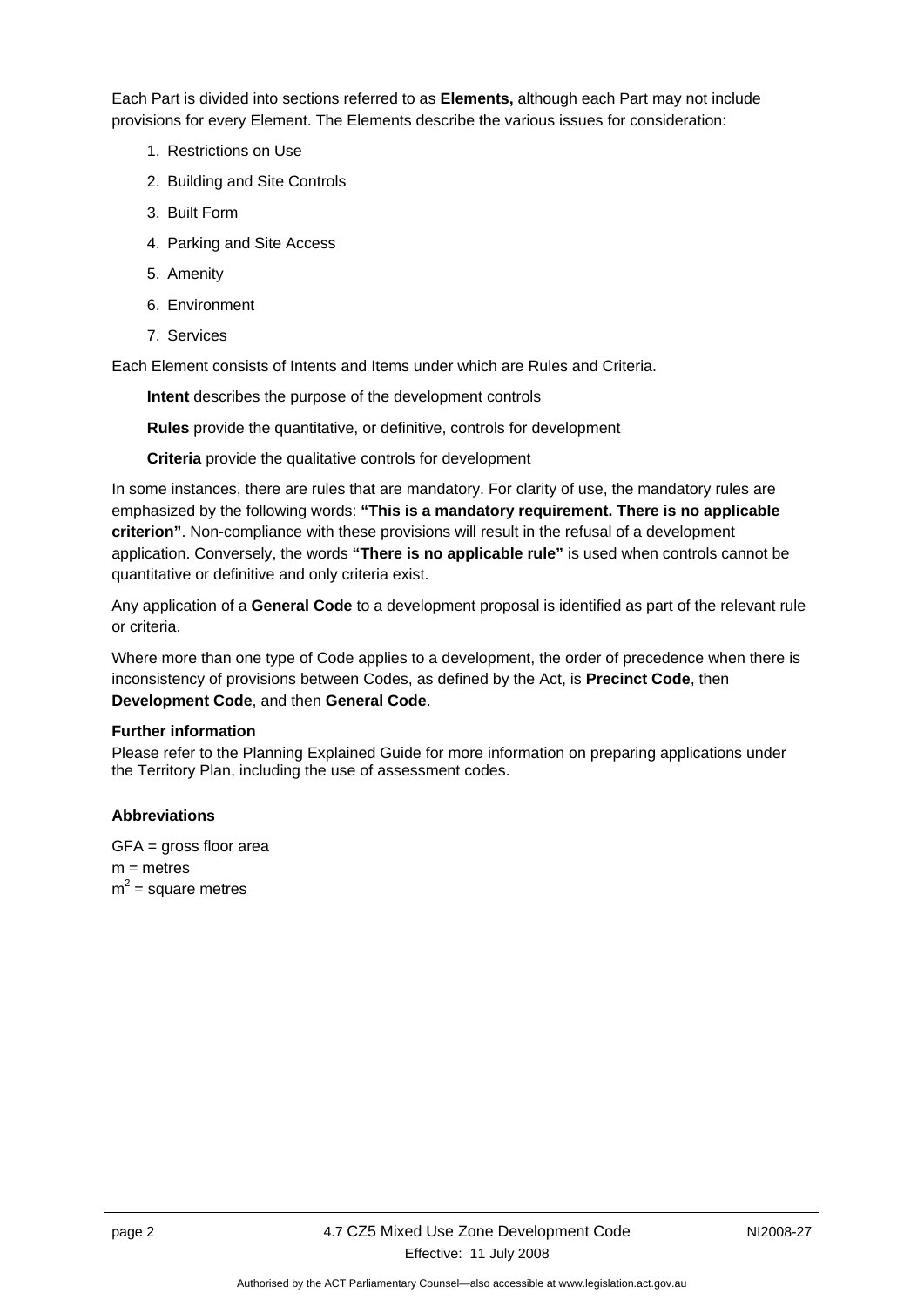## <span id="page-6-0"></span>**Commercial Zones – Overview**

The Commercial Zones are established to recognise the various functions, values and characteristics within commercial areas, and to provide a level of consistency and equity across the geographic range of commercial centres. Commercial areas are structured to reflect the principles of a hierarchical system of centres, which comprise the City Centre, town centres, group centres, and local centres.

The City Centre is also known as Canberra City or Civic.

The Town Centres include Belconnen, Tuggeranong, Gungahlin and Woden.

The Group Centres include, Calwell, Charnwood, Chisholm, Conder, Curtin, Dickson, Erindale, Hawker, Jamison, Kaleen, Kambah, Kingston, Kippax, Manuka, Mawson, Wanniassa, Weston

The hierarchy has been developed to ensure that people have a wide choice of facilities and services wherever they live or work within Canberra. Outside this hierarchy, there are other commercial areas in office parks and in corridors along main avenues. The Commercial Zones also include areas for residential mixed and multi-use development, and leisure and accommodation.

All major centres include a number of commercial zones (Table 1) to reflect the different primary functions of their core, business and services areas. The Commercial Zones are described below.

| <b>City Centre</b>                 | CZ1 CZ2 CZ3 Zones |
|------------------------------------|-------------------|
| <b>Town Centres</b>                | CZ1 CZ2 CZ3 Zones |
| <b>Group Centres</b>               | CZ1 CZ2 CZ3 Zones |
| <b>Local Centres</b>               | CZ4 Zone          |
| Office sites outside centres       | CZ2 Zone          |
| Mixed Use Areas                    | CZ5 Zone          |
| Leisure and Accommodation<br>areas | CZ6 Zone          |

**Table 1: Location of Commercial Zones** 

#### **CZ1 Core Zone**

This Zone is the main business core of higher order commercial centres and is the primary location of shops, non-retail commercial uses, restaurants, commercial accommodation, and indoor entertainment facilities. Residential and community uses are also permissible, subject to design and siting to minimise incompatibility with primary uses.

#### **CZ2 Business Zone**

This Zone is intended for more fringe commercial activities, primarily non-retail commercial uses, commercial accommodation, and some restaurants and indoor entertainment and recreation facilities. Residential and community uses are also permissible, subject to design and siting, provided they are not incompatible with primary uses.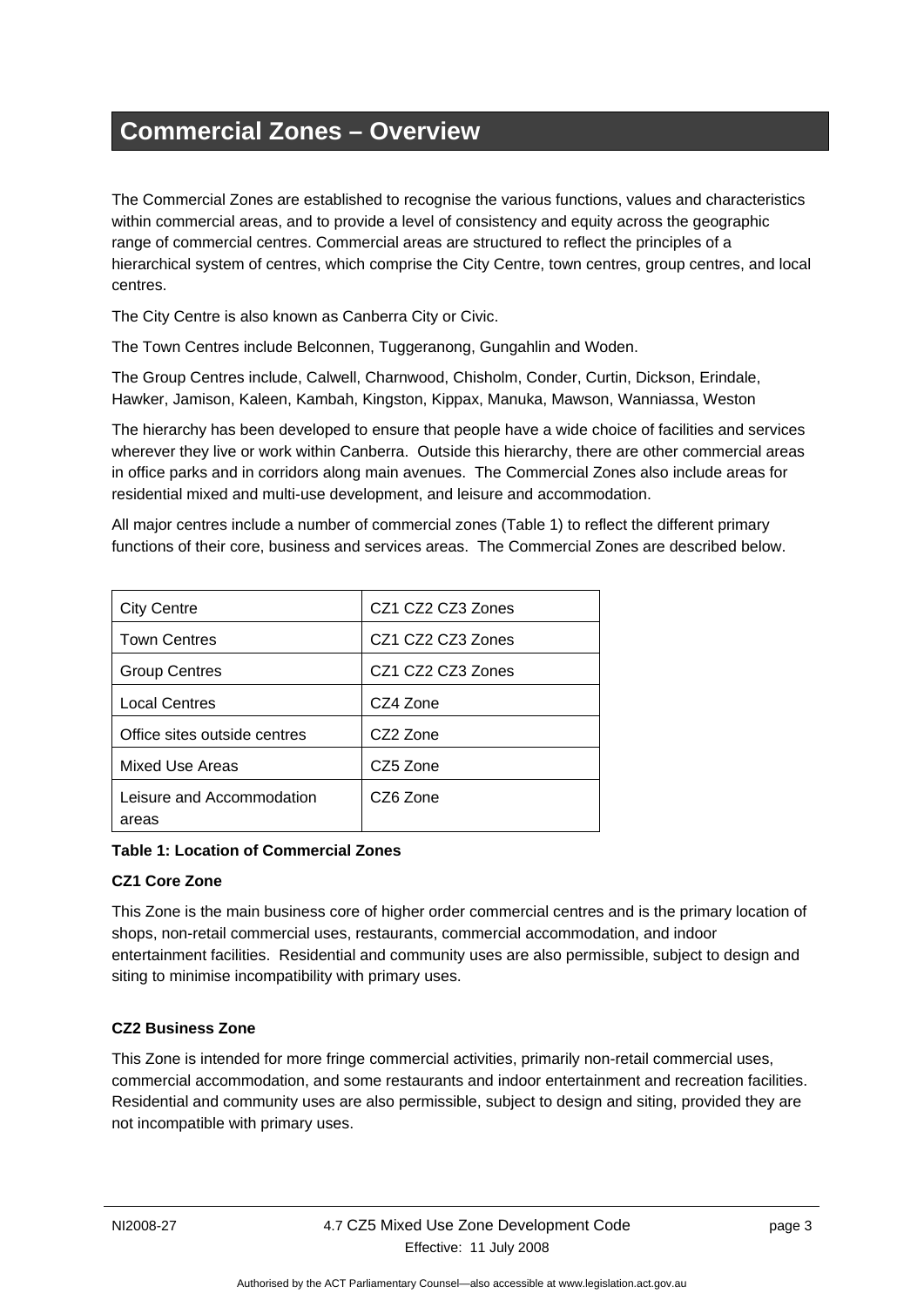#### **CZ3 Services Zone**

This Zone is intended for fringe retailing, which includes bulky goods, light industry, service trades, service stations, restaurants and indoor entertainment and recreation facilities. Residential, non-retail commercial and community uses are also permitted subject to compatibility with predominant land uses.

#### **CZ4 Local Centre Zone**

This Zone is intended for local shops, non-retail commercial and community uses, service stations, and restaurants to service a local community. Residential uses may also be permitted.

#### **CZ5 Mixed Use Zone**

This Zone provides for high-density residential uses in highly accessible locations (such as major Avenues) in conjunction with non-retail commercial uses, commercial accommodation, and limited shops, restaurants and community uses.

#### **CZ6 Leisure and Accommodation Zone**

This Zone provides for indoor entertainment and recreation facilities, clubs, drink establishments, restaurants and commercial accommodation. Limited shops, residential, and non-retail commercial and community uses may also be included.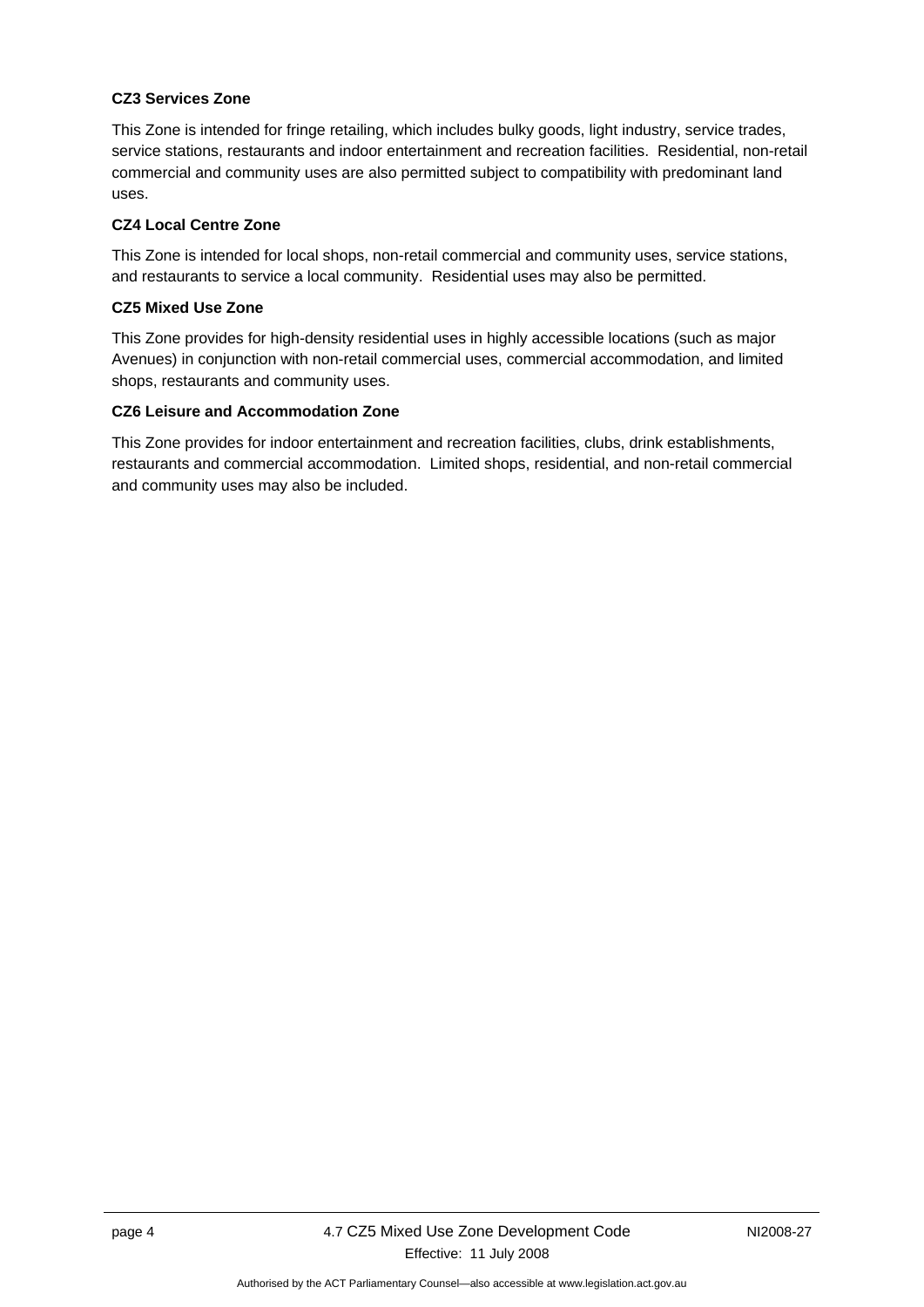## <span id="page-8-0"></span>**Part A – General Development Controls**

The CZ5 Mixed Use Zone includes those areas that provide for a variety of land uses in a highly urbanised and interactive environment. The CZ5 Zone combines residential and commercial accommodation with uses such as offices and small-scale shops and restaurants in the form of multi-use or mixed use development. Multi-use development refers to multiple uses within a single building; mixed-use development refers to a combination of single-use buildings with a range of possible adjacent uses. The Zone is located in highly accessible areas close to transport corridors and commercial and employment centres. The controls set out below apply to the areas included in the CZ5 Zone on the Territory Plan Map except for those areas covered by the Northbourne Avenue Precinct Code.

### **Element 1: Restrictions on Use**

- a) To ensure that community and recreation facilities remain available to the community
- b) To provide opportunities for higher density residential development, while protecting existing commercial uses and the amenity of residents living in commercial zones

| <b>Rules</b>                                                                                                                                                                                                                                                                                                                            | <b>Criteria</b>                                                                                                                                                                                                                                    |
|-----------------------------------------------------------------------------------------------------------------------------------------------------------------------------------------------------------------------------------------------------------------------------------------------------------------------------------------|----------------------------------------------------------------------------------------------------------------------------------------------------------------------------------------------------------------------------------------------------|
| <b>Existing Community and Recreation Sites</b><br>1.1                                                                                                                                                                                                                                                                                   |                                                                                                                                                                                                                                                    |
| R <sub>1</sub>                                                                                                                                                                                                                                                                                                                          | C <sub>1</sub>                                                                                                                                                                                                                                     |
| A development proposal does not reduce the<br>range of community or recreation facilities<br>available.                                                                                                                                                                                                                                 | A proposal that reduces the range of community<br>or recreation facilities available demonstrates<br>through a social impact assessment that there is<br>enough land or sufficient other facilities in the<br>locality to meet anticipated demand. |
| <b>Residential Use</b><br>1.2                                                                                                                                                                                                                                                                                                           |                                                                                                                                                                                                                                                    |
| R <sub>2</sub>                                                                                                                                                                                                                                                                                                                          |                                                                                                                                                                                                                                                    |
| All multi-unit housing is designed to comply with<br>Part C (5) of the Residential Zones Multi Unit<br>Housing Development Code.                                                                                                                                                                                                        | This is a mandatory requirement. There is no<br>applicable criterion.                                                                                                                                                                              |
| R <sub>3</sub>                                                                                                                                                                                                                                                                                                                          |                                                                                                                                                                                                                                                    |
| All single dwelling housing is designed to comply<br>with the relevant parts of the Residential Zones<br>Single Dwelling Housing Development Code.                                                                                                                                                                                      | This is a mandatory requirement. There is no<br>applicable criterion.                                                                                                                                                                              |
| R <sub>3</sub> A                                                                                                                                                                                                                                                                                                                        | C <sub>3</sub> A                                                                                                                                                                                                                                   |
| The development proposal complies with any<br>relevant pre-existing approved Lease and<br>Development Conditions and any required<br>developer's consent has been provided. To the<br>extent of any inconsistency, the requirements of<br>the Lease and Development Conditions will take<br>precedence over any Rules in the Multi Unit | The development meets the intent of the Lease<br>and Development Conditions.                                                                                                                                                                       |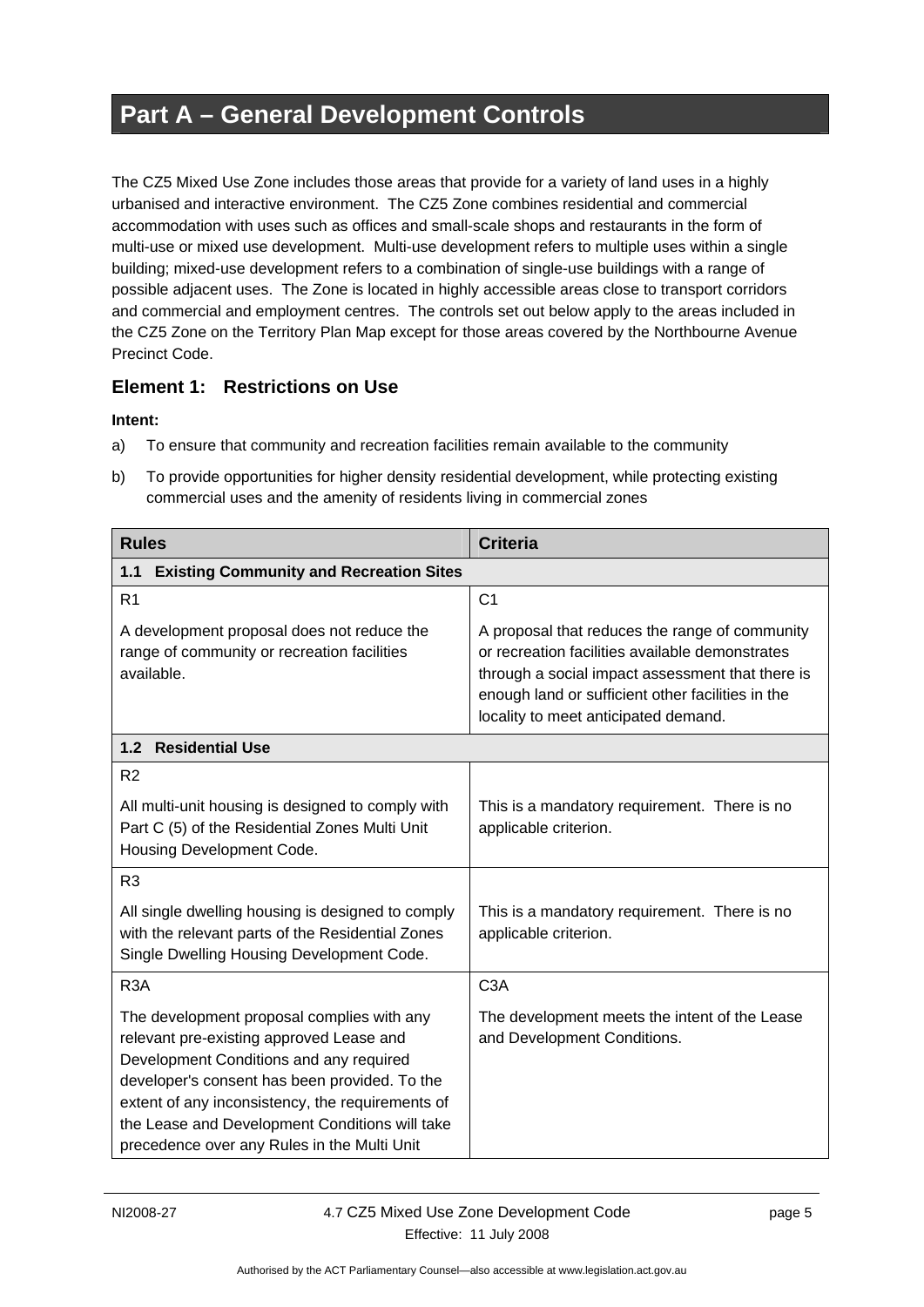| <b>Rules</b>                                                                                                                                                                                                                                                                    |                              | <b>Criteria</b>                                                       |
|---------------------------------------------------------------------------------------------------------------------------------------------------------------------------------------------------------------------------------------------------------------------------------|------------------------------|-----------------------------------------------------------------------|
| Housing Development Code as listed below.                                                                                                                                                                                                                                       |                              |                                                                       |
| $\bullet$                                                                                                                                                                                                                                                                       | Plot Ratio                   |                                                                       |
|                                                                                                                                                                                                                                                                                 | <b>Building Envelope</b>     |                                                                       |
|                                                                                                                                                                                                                                                                                 | <b>Building Height</b>       |                                                                       |
|                                                                                                                                                                                                                                                                                 | Site Area Requirements       |                                                                       |
|                                                                                                                                                                                                                                                                                 | Parking                      |                                                                       |
|                                                                                                                                                                                                                                                                                 | Water Sensitive Urban Design |                                                                       |
|                                                                                                                                                                                                                                                                                 | <b>Front Street Setback</b>  |                                                                       |
|                                                                                                                                                                                                                                                                                 | Side Setback                 |                                                                       |
|                                                                                                                                                                                                                                                                                 | <b>Rear Setback</b>          |                                                                       |
| $\bullet$                                                                                                                                                                                                                                                                       | <b>Building Design</b>       |                                                                       |
|                                                                                                                                                                                                                                                                                 | <b>Materials and Finish</b>  |                                                                       |
|                                                                                                                                                                                                                                                                                 | Interface                    |                                                                       |
|                                                                                                                                                                                                                                                                                 | <b>Vehicle Access</b>        |                                                                       |
|                                                                                                                                                                                                                                                                                 | Solar Access                 |                                                                       |
|                                                                                                                                                                                                                                                                                 | Private Open Space           |                                                                       |
|                                                                                                                                                                                                                                                                                 | Landscaping                  |                                                                       |
| R4                                                                                                                                                                                                                                                                              |                              |                                                                       |
| All dwellings for the purposes of supportive<br>housing and/or residential care accommodation<br>are designed to comply with the relevant parts of<br>the Residential Zones Development Code and<br>the relevant Australian Standard or Building Code<br>for Adaptable Housing. |                              | This is a mandatory requirement. There is no<br>applicable criterion. |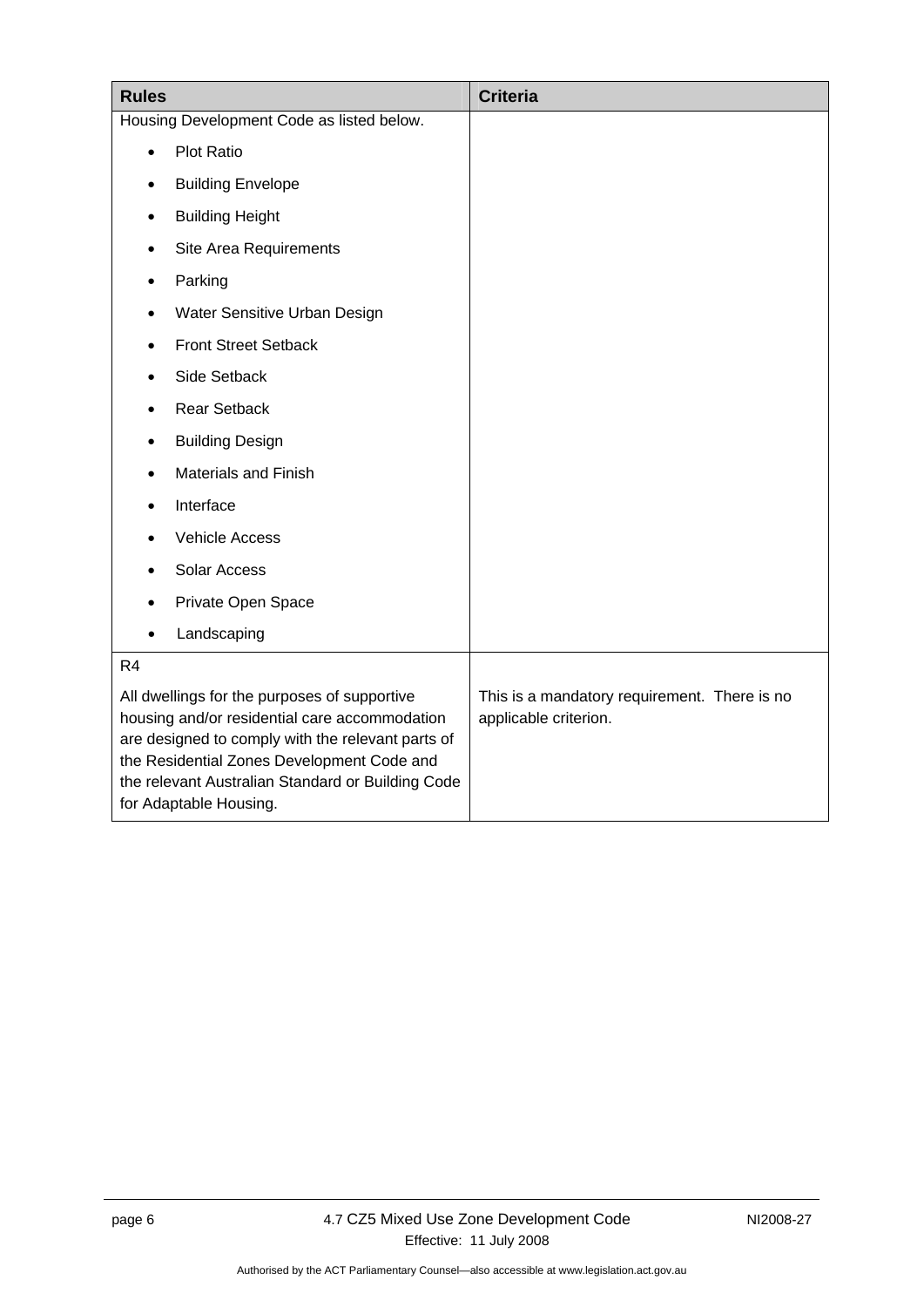## <span id="page-10-0"></span>**Element 2: Building and Site Controls**

- a) To ensure that buildings are compatible with the built form, siting and scale of development in adjacent areas or the desired future character of the area established within the Plan
- b) To ensure that development is compatible with, and does not adversely impact on, the environment

| <b>Rules</b>                                                                                                                                                                                                                                |                                                                                                                                                                                             | <b>Criteria</b> |                                                                                                                                                                                             |
|---------------------------------------------------------------------------------------------------------------------------------------------------------------------------------------------------------------------------------------------|---------------------------------------------------------------------------------------------------------------------------------------------------------------------------------------------|-----------------|---------------------------------------------------------------------------------------------------------------------------------------------------------------------------------------------|
| 2.1                                                                                                                                                                                                                                         | <b>Height - General</b>                                                                                                                                                                     |                 |                                                                                                                                                                                             |
|                                                                                                                                                                                                                                             |                                                                                                                                                                                             | C <sub>5</sub>  |                                                                                                                                                                                             |
|                                                                                                                                                                                                                                             | There is no applicable rule.                                                                                                                                                                |                 | Building heights comply with all of the following:                                                                                                                                          |
|                                                                                                                                                                                                                                             |                                                                                                                                                                                             | a)              | are compatible with existing, or future<br>desired character of, adjacent development                                                                                                       |
|                                                                                                                                                                                                                                             |                                                                                                                                                                                             | b)              | are appropriate to the scale and function of<br>the use                                                                                                                                     |
|                                                                                                                                                                                                                                             |                                                                                                                                                                                             | C)              | minimise detrimental impacts including<br>overshadowing and excessive scale.                                                                                                                |
|                                                                                                                                                                                                                                             |                                                                                                                                                                                             |                 |                                                                                                                                                                                             |
|                                                                                                                                                                                                                                             | 2.2 Subdivision                                                                                                                                                                             |                 |                                                                                                                                                                                             |
| R <sub>6</sub>                                                                                                                                                                                                                              |                                                                                                                                                                                             |                 |                                                                                                                                                                                             |
|                                                                                                                                                                                                                                             | Subdivision is only permitted where it meets all of<br>the following:                                                                                                                       |                 | This is a mandatory requirement. There is no<br>applicable criterion.                                                                                                                       |
| a)                                                                                                                                                                                                                                          | it is part of a development application for<br>another assessable development                                                                                                               |                 |                                                                                                                                                                                             |
| b)                                                                                                                                                                                                                                          | it is demonstrated that any residual block<br>can accommodate another assessable<br>development designed in accordance with<br>the relevant sections of this Code.                          |                 |                                                                                                                                                                                             |
| 2.3                                                                                                                                                                                                                                         | <b>Demolition</b>                                                                                                                                                                           |                 |                                                                                                                                                                                             |
| R7                                                                                                                                                                                                                                          |                                                                                                                                                                                             | C7              |                                                                                                                                                                                             |
| In accordance with section 148 of the Planning<br>and Development Act 2007, the application is<br>accompanied by a Statement of Endorsement<br>from utilities (including Water, Sewerage,<br>Stormwater, Electricity and Gas) stating that: |                                                                                                                                                                                             |                 | If a Statement of Endorsement is not provided the<br>application will be referred to relevant utilities in<br>accordance with the requirements of the Planning<br>and Development Act 2007. |
| a)                                                                                                                                                                                                                                          | All network infrastructure on or immediately<br>adjacent the site has been identified on the<br>plan                                                                                        |                 |                                                                                                                                                                                             |
| b)                                                                                                                                                                                                                                          | All potentially hazardous substances and<br>conditions (associated with or resulting from<br>the demolition process) that may constitute<br>a risk to utility services have been identified |                 |                                                                                                                                                                                             |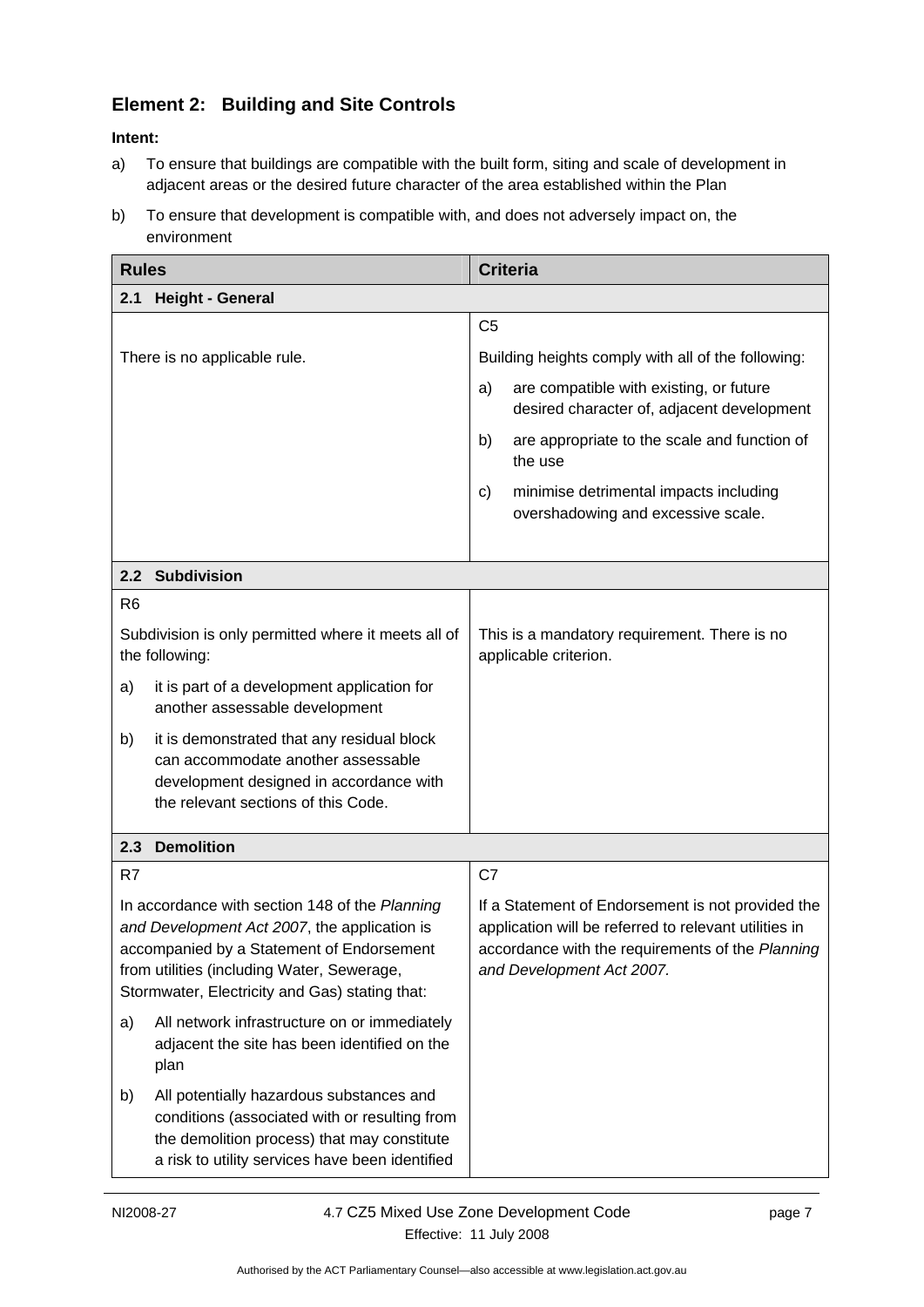<span id="page-11-0"></span>

| <b>Rules</b>                 |                                                                                                                                            | <b>Criteria</b>                                                                                                                                                                                                         |
|------------------------------|--------------------------------------------------------------------------------------------------------------------------------------------|-------------------------------------------------------------------------------------------------------------------------------------------------------------------------------------------------------------------------|
| C)                           | All required network disconnections have<br>been identified and the disconnection works<br>comply with utility requirements                |                                                                                                                                                                                                                         |
| d)                           | All works associated with the demolition<br>comply with and are in accordance with<br>utility asset access and protection<br>requirements. |                                                                                                                                                                                                                         |
| 2.4                          | <b>National Capital Plan Requirements</b>                                                                                                  |                                                                                                                                                                                                                         |
|                              |                                                                                                                                            | C <sub>8</sub>                                                                                                                                                                                                          |
| There is no applicable rule. |                                                                                                                                            | Where a development is subject to Special<br>Requirements under the National Capital Plan<br>(including any relevant Development Control<br>Plan) the development is not inconsistent with the<br>Special Requirements. |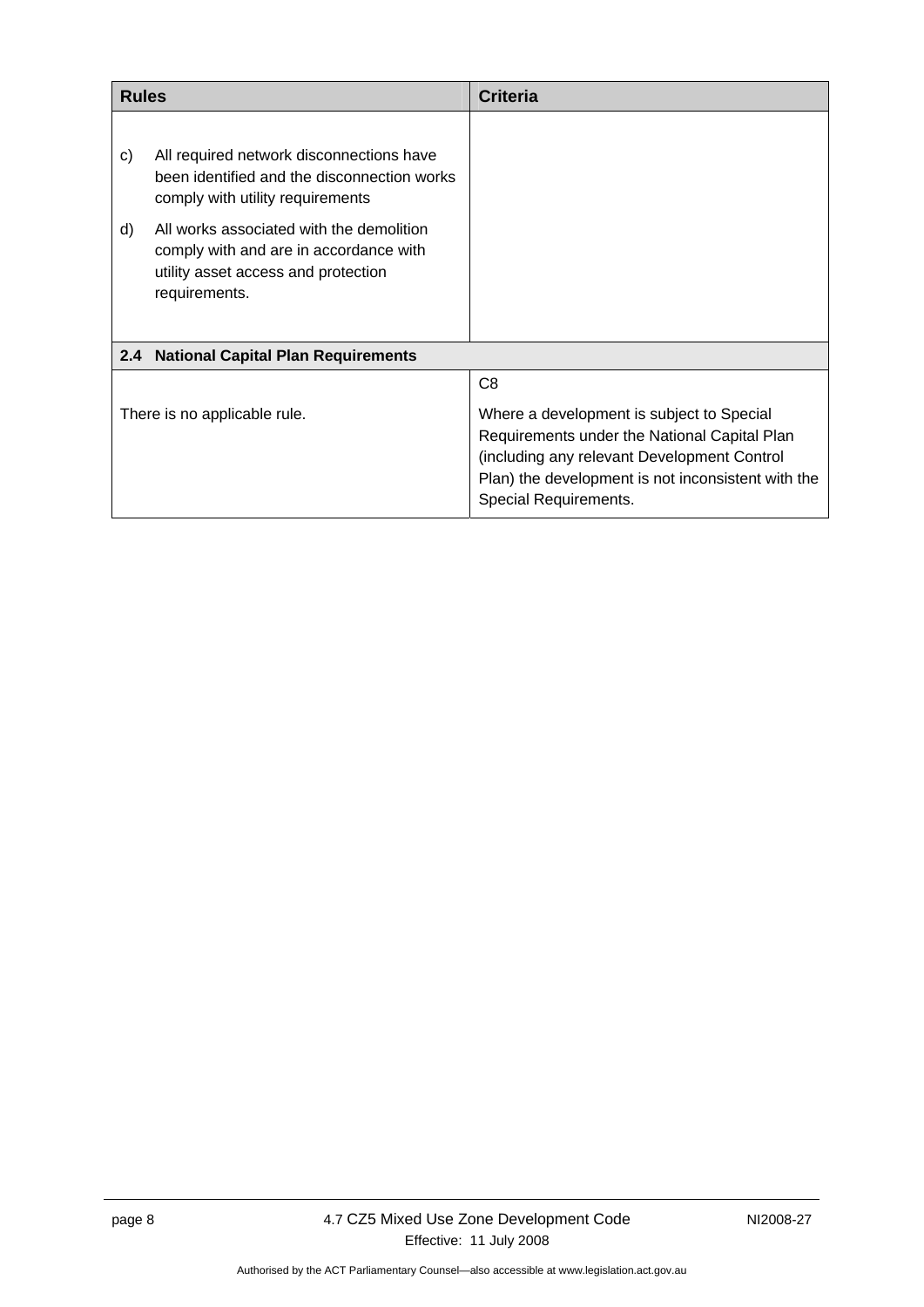### <span id="page-12-0"></span>**Element 3: Built Form**

#### **Intent:**

- a) To ensure that the massing, scale, colours and materials used for buildings results in harmonious and high quality urban design outcomes
- b) To ensure that buildings are compatible with the built form, siting and scale of development in adjacent areas or the desired future character of the area established within the Plan
- c) To provide for buildings that promote a safe and accessible environment

*Note: Under the* Building Act 2004*, most buildings need to meet the requirements of the Building Code of Australia. For certain classes of buildings, this will include prescribed energy requirements.* 

| <b>Rules</b>                                      | <b>Criteria</b>                                                                                                                                                               |  |
|---------------------------------------------------|-------------------------------------------------------------------------------------------------------------------------------------------------------------------------------|--|
| 3.1<br><b>Building Design and Materials</b>       |                                                                                                                                                                               |  |
|                                                   | C <sub>9</sub>                                                                                                                                                                |  |
| There is no applicable rule.                      | Development contributes to the amenity and<br>character of the adjacent public spaces by<br>addressing all of the following:                                                  |  |
|                                                   | a)<br>providing interesting, functional and<br>attractive facades that contribute positively<br>to the streetscape setting and pedestrian<br>experience                       |  |
|                                                   | minimising the visual impact of reflected<br>b)<br>sunlight                                                                                                                   |  |
|                                                   | incorporating articulated building forms to<br>C)<br>compliment the existing, or future desired<br>character of, adjacent development                                         |  |
|                                                   | d)<br>integrating plant installations and service<br>structures with the building design, so they<br>are set back from the building facade and<br>screened from public areas. |  |
| 3.2 Crime Prevention Through Environmental Design |                                                                                                                                                                               |  |
|                                                   | C10                                                                                                                                                                           |  |
| There is no applicable rule.                      | The development meets the requirements of the<br>Crime Prevention Through Environmental Design<br>General Code.                                                               |  |
| 3.3 Access and Mobility                           |                                                                                                                                                                               |  |
|                                                   | C <sub>11</sub>                                                                                                                                                               |  |
| There is no applicable rule.                      | The development meets the requirements of the<br>Access and Mobility General Code.                                                                                            |  |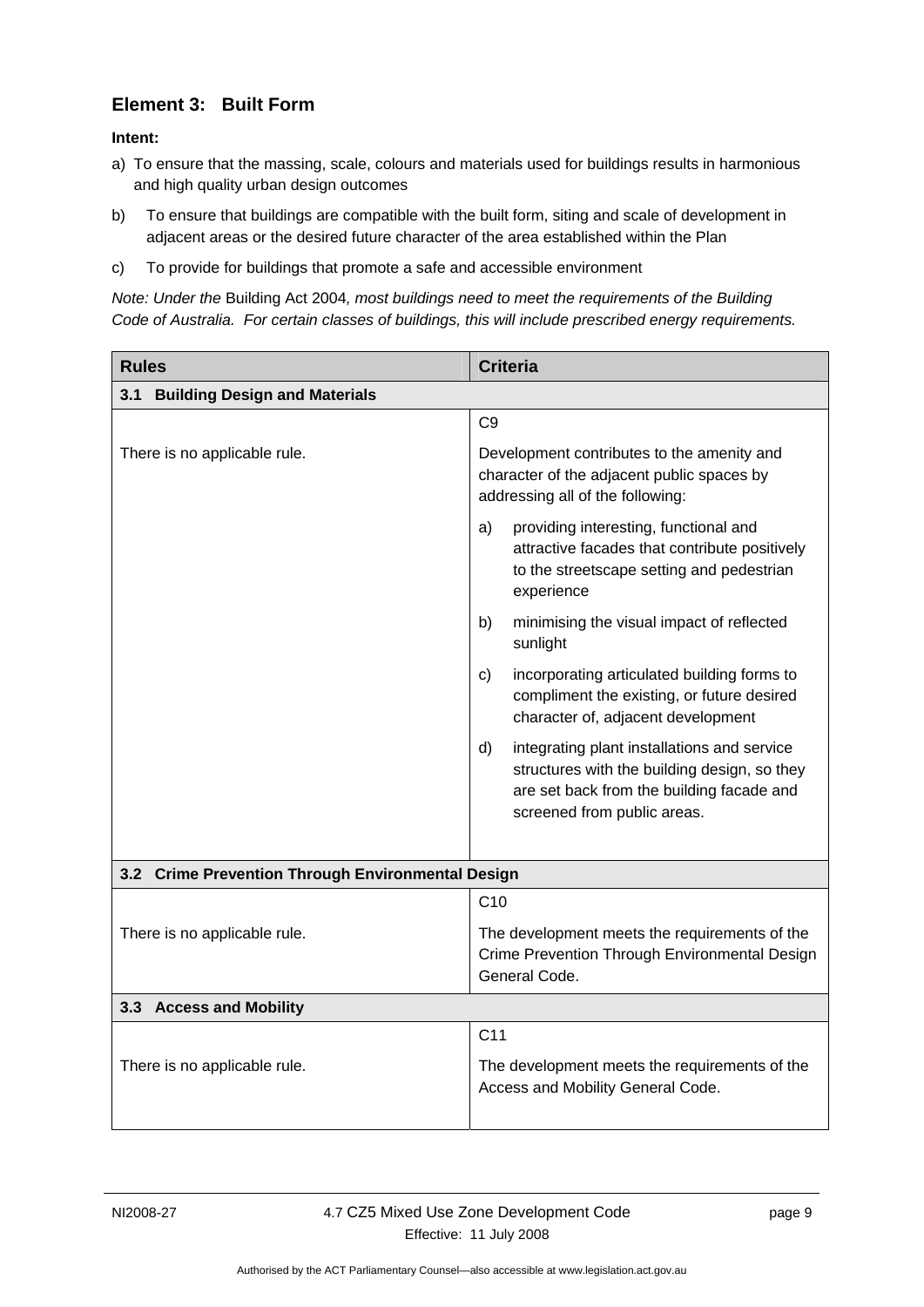<span id="page-13-0"></span>

| <b>Rules</b>                 | <b>Criteria</b>                                                                                              |  |
|------------------------------|--------------------------------------------------------------------------------------------------------------|--|
| 3.4 Car Parking Structures   |                                                                                                              |  |
|                              | C <sub>12</sub>                                                                                              |  |
| There is no applicable rule. | Car parking structures are designed to integrate<br>with the built form of adjacent existing<br>development. |  |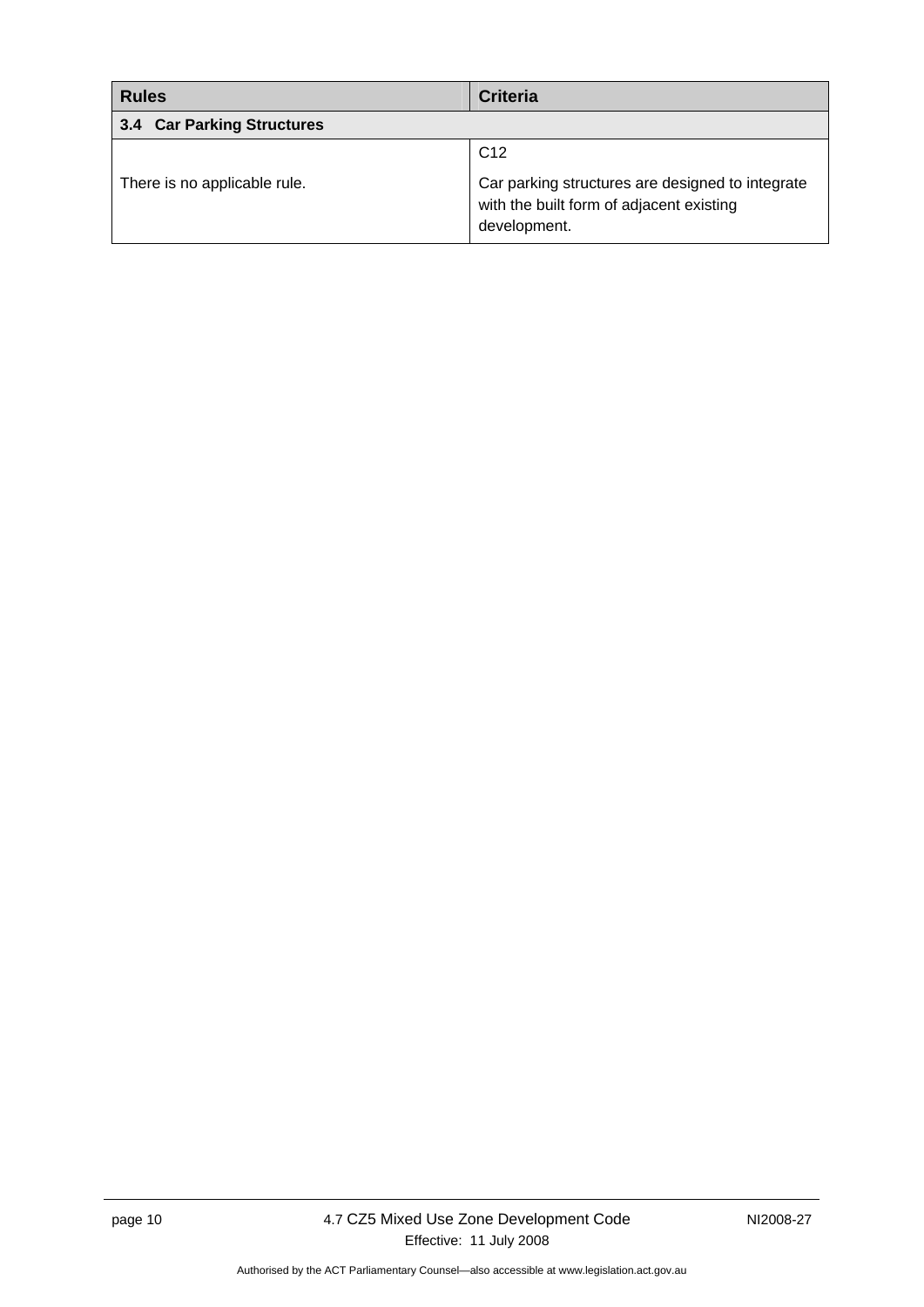## <span id="page-14-0"></span>**Element 4: Parking and Site Access**

- a) To ensure safe and efficient access for vehicles and pedestrians
- b) To ensure adequate parking facilities are provided

| <b>Rules</b>                                                                                   | <b>Criteria</b>                                                                                                                                                             |  |  |
|------------------------------------------------------------------------------------------------|-----------------------------------------------------------------------------------------------------------------------------------------------------------------------------|--|--|
| <b>Traffic Generation</b><br>4.1                                                               |                                                                                                                                                                             |  |  |
|                                                                                                | C <sub>13</sub>                                                                                                                                                             |  |  |
| There is no applicable rule.                                                                   | The existing road network can accommodate the<br>amount of traffic that is likely to be generated by<br>the development.                                                    |  |  |
| 4.2 Pedestrian Areas and Routes                                                                |                                                                                                                                                                             |  |  |
|                                                                                                | C <sub>14</sub>                                                                                                                                                             |  |  |
| There is no applicable rule.                                                                   | Main pedestrian areas and routes are retained<br>unless it can be shown that as part of any<br>change, the legibility of the pedestrian system is<br>adequately maintained. |  |  |
| 4.3 Access                                                                                     |                                                                                                                                                                             |  |  |
|                                                                                                | C <sub>15</sub>                                                                                                                                                             |  |  |
| There is no applicable rule.                                                                   | Driveways and pedestrian entrances to the site<br>are clearly visible from the front site boundary.                                                                         |  |  |
| R <sub>16</sub>                                                                                | C16                                                                                                                                                                         |  |  |
| Loading docks or vehicular entries to buildings<br>are not located on frontages to the street. | Loading docks and vehicular entries do not<br>dominate the street frontage or conflict with<br>parking and pedestrian movements in front of the<br>building.                |  |  |
|                                                                                                | C <sub>17</sub>                                                                                                                                                             |  |  |
| There is no applicable rule.                                                                   | Site access complies with the requirements of the<br>Parking and Vehicular Access General Code.                                                                             |  |  |
| 4.4 Parking                                                                                    |                                                                                                                                                                             |  |  |
|                                                                                                | C <sub>18</sub>                                                                                                                                                             |  |  |
| There is no applicable rule.                                                                   | Car Parking complies with the requirements of<br>the Parking and Vehicular Access General Code.                                                                             |  |  |
|                                                                                                | C <sub>19</sub>                                                                                                                                                             |  |  |
| There is no applicable rule.                                                                   | Bicycle Parking complies with the requirements of<br>the Bicycle Parking General Code.                                                                                      |  |  |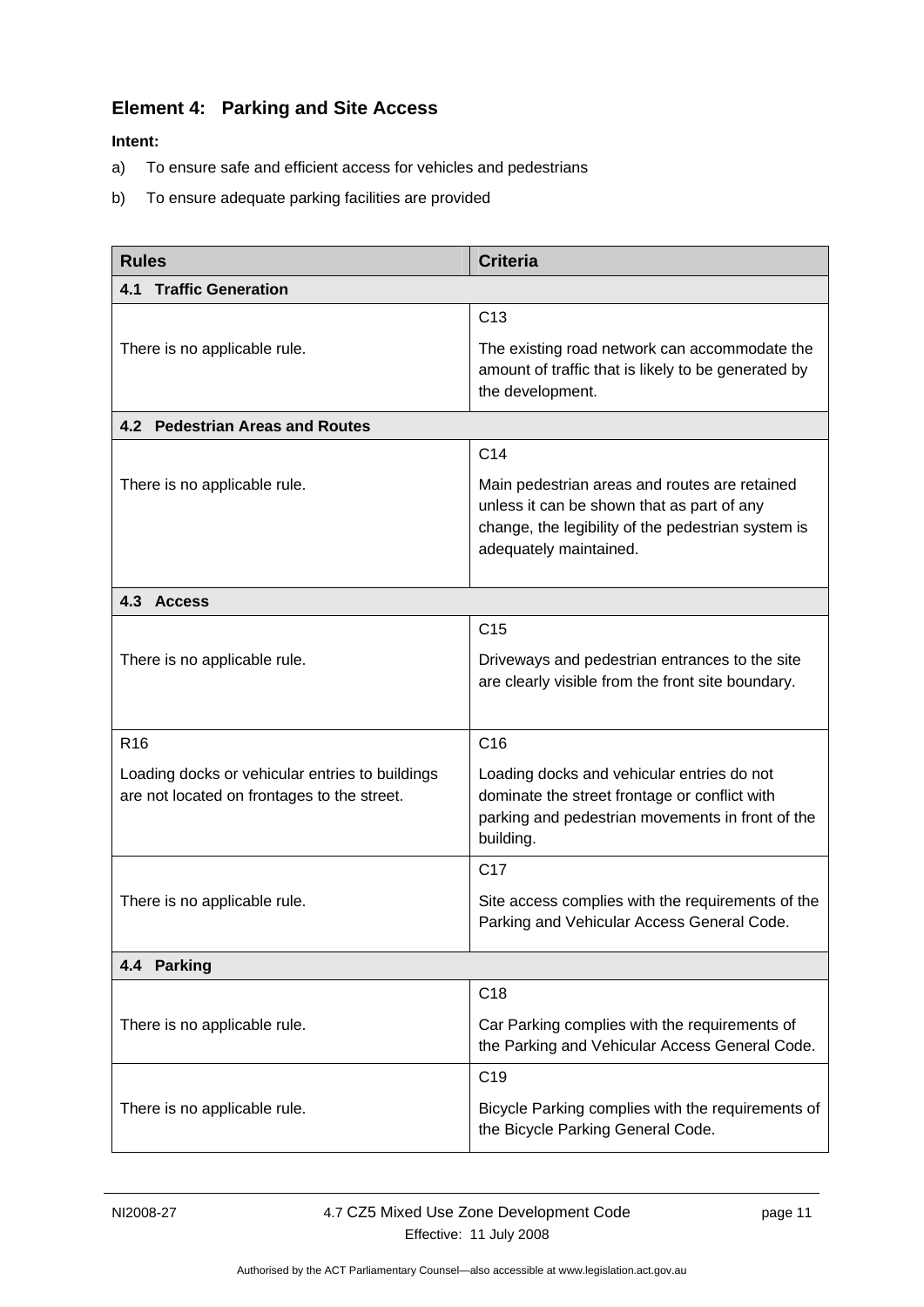<span id="page-15-0"></span>

| <b>Rules</b>                                                                                                                                                                                                                                                                                                 | <b>Criteria</b>                                                       |
|--------------------------------------------------------------------------------------------------------------------------------------------------------------------------------------------------------------------------------------------------------------------------------------------------------------|-----------------------------------------------------------------------|
| 4.5 Circulation                                                                                                                                                                                                                                                                                              |                                                                       |
| R <sub>20</sub>                                                                                                                                                                                                                                                                                              |                                                                       |
| Onsite provision is made for the loading and<br>unloading of vehicles, with adequate<br>manoeuvring space so that vehicles can enter<br>and leave the site travelling in a forward direction.<br>Note: Loading, unloading and associated manoeuvring area is<br>in addition to minimum parking requirements. | This is a mandatory requirement. There is no<br>applicable criterion. |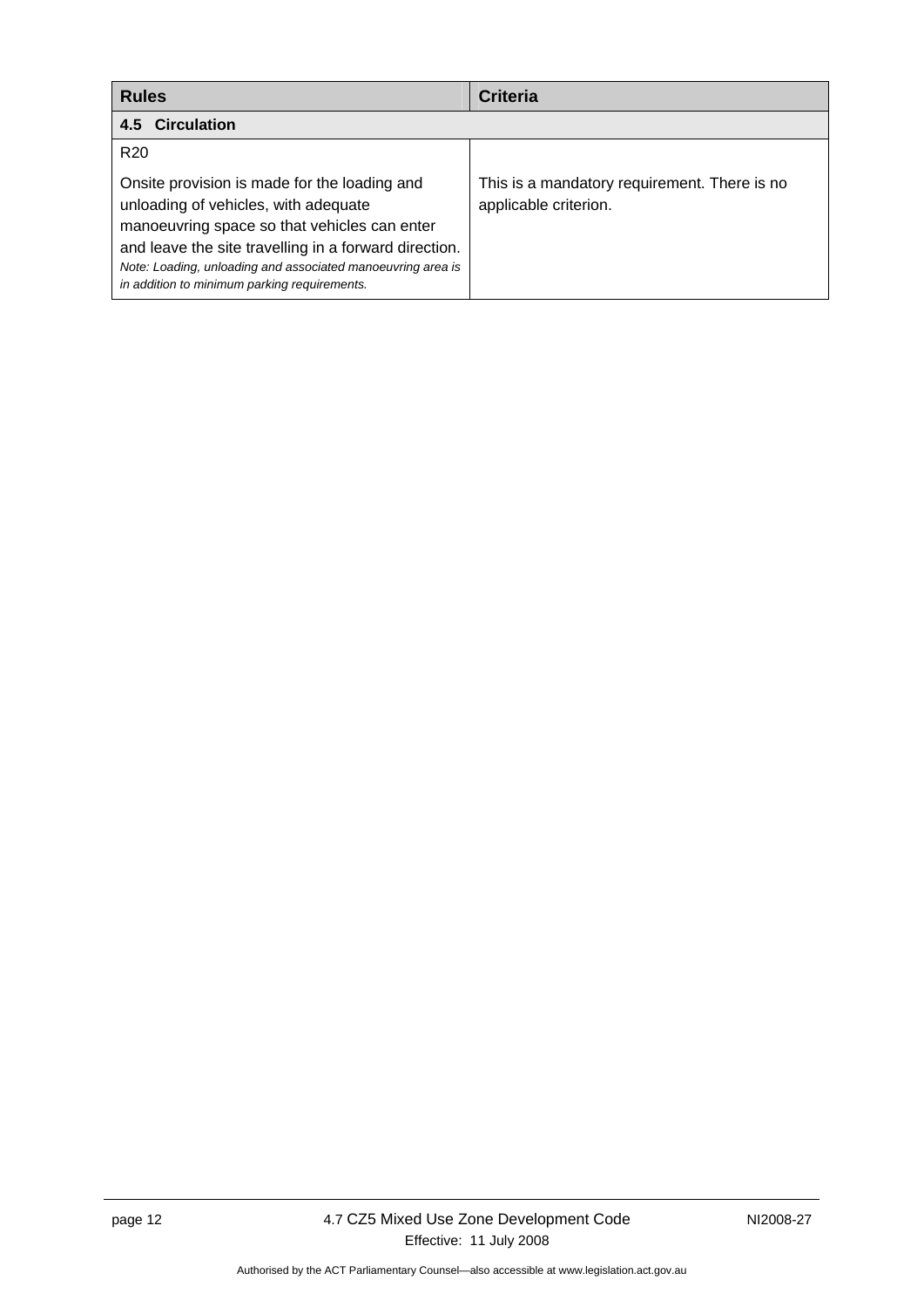## <span id="page-16-0"></span>**Element 5: Amenity**

#### **Intent:**

a) To promote a high level of amenity through consideration of personal safety, landscaping and visual impact

| <b>Rules</b>                 | <b>Criteria</b>                                                                                                                                                                                                                      |  |
|------------------------------|--------------------------------------------------------------------------------------------------------------------------------------------------------------------------------------------------------------------------------------|--|
| 5.1 Landscape                |                                                                                                                                                                                                                                      |  |
|                              | C <sub>21</sub>                                                                                                                                                                                                                      |  |
| There is no applicable rule. | A documented landscape design concept shows<br>how landscape associated with the development<br>addresses all of the following:                                                                                                      |  |
|                              | is sensitive to site attributes, including<br>a)<br>streetscapes and landscapes of<br>documented heritage significance                                                                                                               |  |
|                              | is of an appropriate scale relative to the road<br>b)<br>reserve width and building bulk                                                                                                                                             |  |
|                              | uses vegetation types and landscaping<br>c)<br>styles which complement the streetscape                                                                                                                                               |  |
|                              | integrates with parks, reserves and public<br>d)<br>transport corridors                                                                                                                                                              |  |
|                              | does not adversely affect the structure of the<br>e)<br>proposed buildings or adjoining buildings                                                                                                                                    |  |
|                              | f)<br>contributes to energy efficiency and amenity<br>by providing substantial shade in summer,<br>especially to west-facing windows and open<br>car park areas, and admitting winter sunlight<br>to outdoor and indoor living areas |  |
|                              | improves privacy and minimises overlooking<br>g)<br>between buildings                                                                                                                                                                |  |
|                              | h)<br>satisfies utility maintenance requirements<br>and minimises the visual impact and risk of<br>damage to aboveground and underground<br>utilities                                                                                |  |
|                              | i)<br>provides adequate sight lines for vehicles<br>and pedestrians, especially near street<br>corners and intersections                                                                                                             |  |
|                              | does not obscure or obstruct building<br>j)<br>entries, paths and driveways to reduce the<br>actual or perceived personal safety and<br>security.                                                                                    |  |
|                              |                                                                                                                                                                                                                                      |  |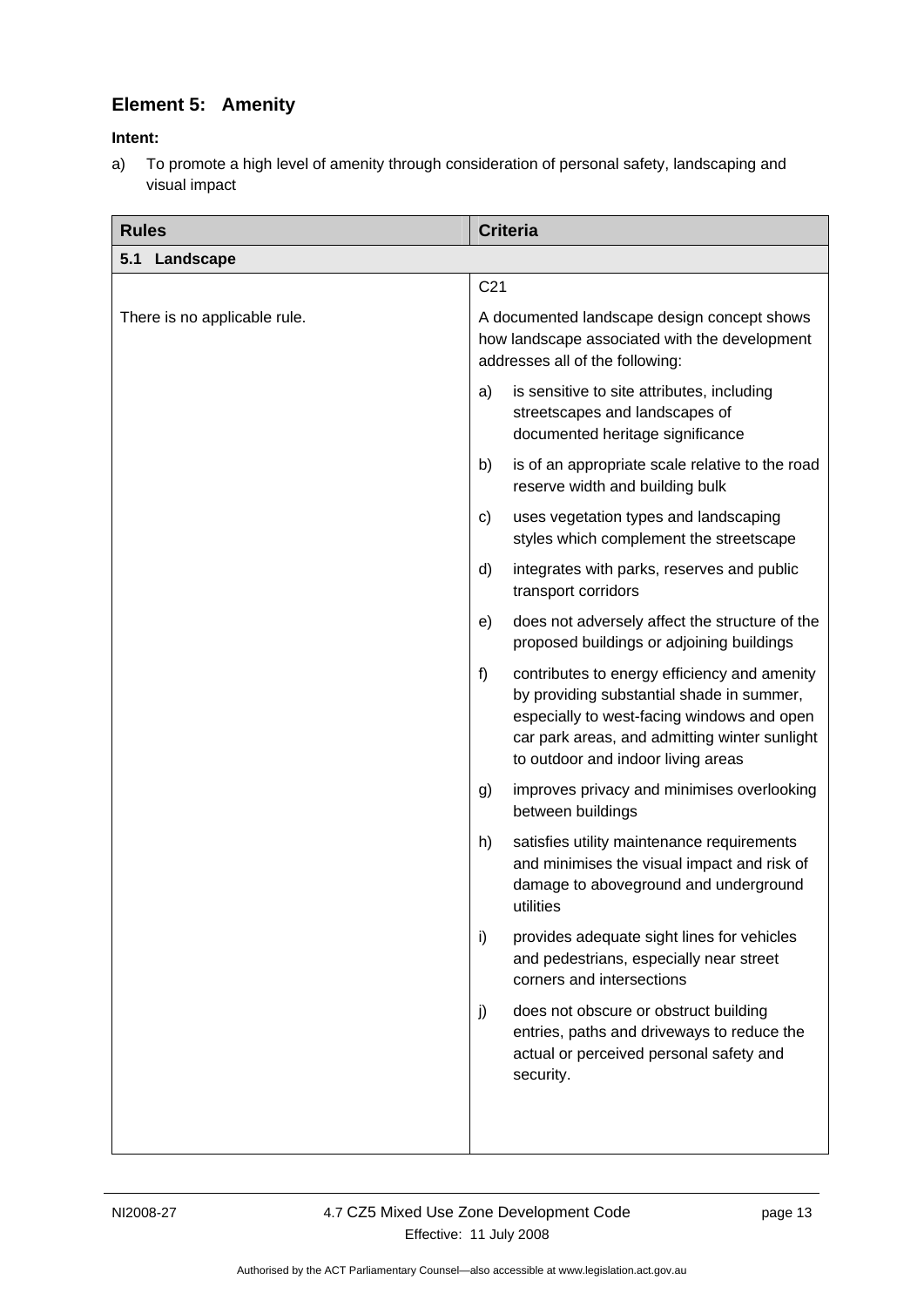<span id="page-17-0"></span>

| <b>Rules</b>                                                                                                                                                                                | <b>Criteria</b>                                                                                                                                 |  |
|---------------------------------------------------------------------------------------------------------------------------------------------------------------------------------------------|-------------------------------------------------------------------------------------------------------------------------------------------------|--|
|                                                                                                                                                                                             | C <sub>22</sub>                                                                                                                                 |  |
| There is no applicable rule.                                                                                                                                                                | Tree planting in and around car parks provides<br>shade and softens the visual impact of parking<br>areas.                                      |  |
| 5.2<br>Lighting                                                                                                                                                                             |                                                                                                                                                 |  |
| R <sub>23</sub>                                                                                                                                                                             | C <sub>23</sub>                                                                                                                                 |  |
| External lighting is provided to building frontages,<br>to all pathways, roads, laneways and car-parking<br>areas in accordance with Australian Standard<br>AS1158.1.3 Pedestrian Lighting. | External lighting is provided in accordance with<br>the Crime Prevention Through Environmental<br>Design General Code.                          |  |
| R24                                                                                                                                                                                         | C <sub>24</sub>                                                                                                                                 |  |
| All external lighting provided is in accordance<br>with AS 4282 Control of the Obtrusive Effects of<br>Outdoor Lighting.                                                                    | All outdoor lighting, including security and car<br>park lighting, is designed and sited to minimise<br>light spill.                            |  |
| 5.3 Signs                                                                                                                                                                                   |                                                                                                                                                 |  |
|                                                                                                                                                                                             | C <sub>25</sub>                                                                                                                                 |  |
| There is no applicable rule.                                                                                                                                                                | Signs comply with the Signs General Code.                                                                                                       |  |
| <b>Neighbourhood Plans</b><br>5.4                                                                                                                                                           |                                                                                                                                                 |  |
|                                                                                                                                                                                             | C <sub>26</sub>                                                                                                                                 |  |
| There is no applicable rule.                                                                                                                                                                | Where a Neighbourhood Plan exists development<br>demonstrates response to the key strategies and<br>actions of the relevant Neighbourhood Plan. |  |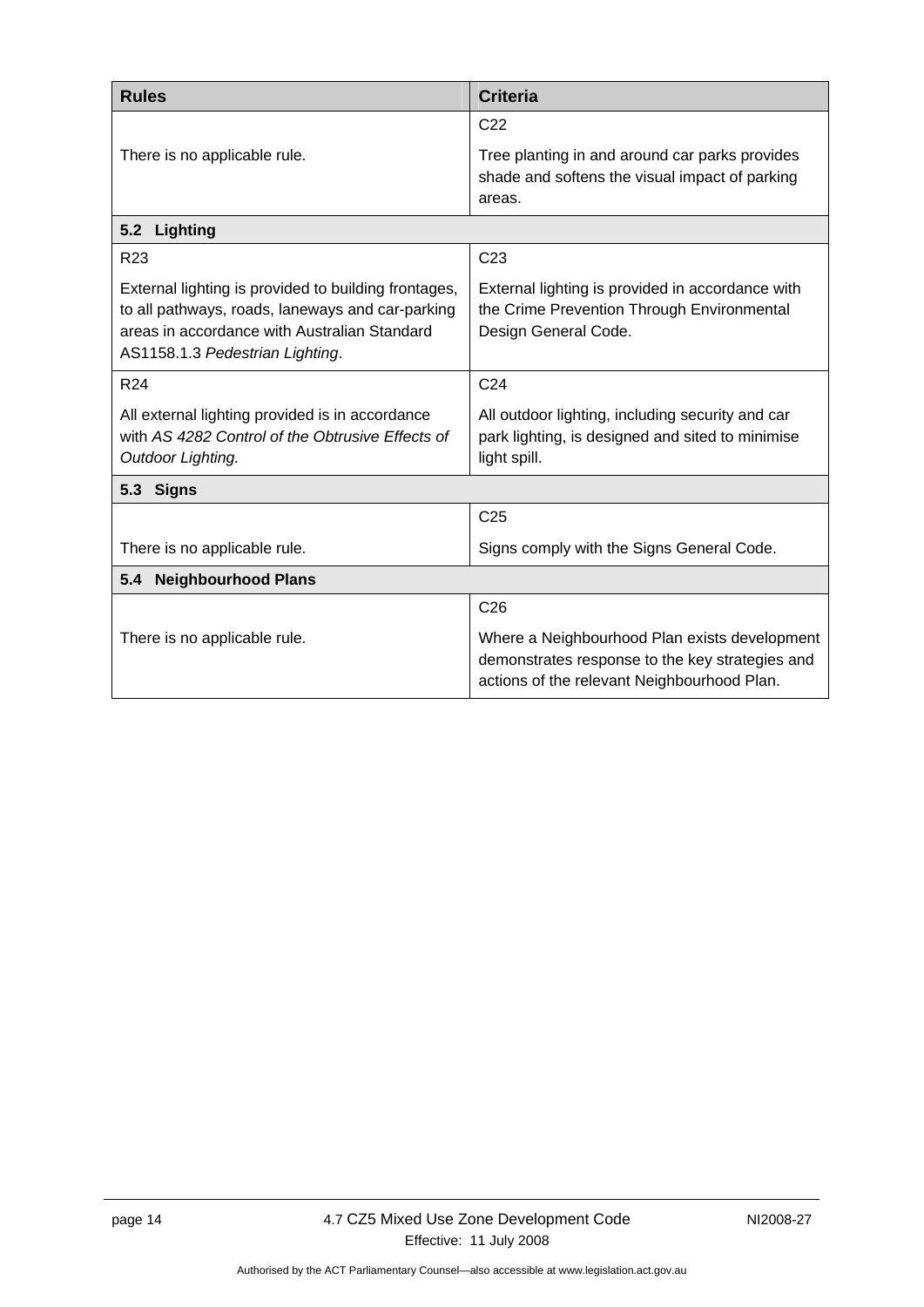## <span id="page-18-0"></span>**Element 6: Environment**

#### **Intent:**

a) To identify and mitigate potential onsite and offsite environmental impacts of development and incorporate alternative design options where necessary

| <b>Rules</b>                                                                                                                                                                                                                                                                                                                                         | <b>Criteria</b>                                                                                                                                                                                                                                                |  |
|------------------------------------------------------------------------------------------------------------------------------------------------------------------------------------------------------------------------------------------------------------------------------------------------------------------------------------------------------|----------------------------------------------------------------------------------------------------------------------------------------------------------------------------------------------------------------------------------------------------------------|--|
| <b>Water Sensitive Urban Design</b><br>6.1<br>Note: Refer to the Water Ways: Water Sensitive Urban Design General Code for more information on Water Sensitive Urban<br>Design                                                                                                                                                                       |                                                                                                                                                                                                                                                                |  |
| <b>R27</b>                                                                                                                                                                                                                                                                                                                                           |                                                                                                                                                                                                                                                                |  |
| Evidence is provided that shows the development<br>achieves a minimum 40% reduction in mains<br>water consumption compared to an equivalent<br>development constructed in 2003 using the<br>ACTPLA on-line assessment tool or the NSW<br>BASIX tool. The 40% target is met without any<br>reliance on landscaping measures to reduce<br>consumption. | This is a mandatory requirement. There is no<br>applicable criterion.                                                                                                                                                                                          |  |
| <b>R28</b>                                                                                                                                                                                                                                                                                                                                           |                                                                                                                                                                                                                                                                |  |
| Evidence is provided that demonstrates that for<br>developments on sites $<$ 2000m <sup>2</sup> , a reduction of 1-<br>in-3 month stormwater peak run off flow to pre-<br>development levels with release of captured flow<br>over a period of 1 to 3 days can be achieved.                                                                          | This is a mandatory requirement. There is no<br>applicable criterion.                                                                                                                                                                                          |  |
| R <sub>29</sub>                                                                                                                                                                                                                                                                                                                                      | C <sub>29</sub>                                                                                                                                                                                                                                                |  |
| Evidence is provided that demonstrates that for<br>developments on sites $>2000m^2$ , a reduction in<br>average annual stormwater pollutant export load<br>of all of the following:                                                                                                                                                                  | For developments on sites $>2000m^2$ the<br>development is demonstrated to achieve a<br>reduction in average annual stormwater pollutant<br>export load of all of the following:                                                                               |  |
| a)<br>suspended solids by 60%                                                                                                                                                                                                                                                                                                                        | suspended solids by 60%<br>a)                                                                                                                                                                                                                                  |  |
| b)<br>total phosphorous by 45%                                                                                                                                                                                                                                                                                                                       | b)<br>total phosphorous by 45%                                                                                                                                                                                                                                 |  |
| total nitrogen by 40% using the MUSIC<br>c)<br>model to demonstrate compliance.                                                                                                                                                                                                                                                                      | total nitrogen by 40% compared to an urban<br>$\mathbf{c}$<br>catchment with no water quality<br>management controls, using any other<br>method, eg XP-AQUALM, PURRS,<br>Aquacycle, that can demonstrate, to the<br>satisfaction of the Authority, compliance. |  |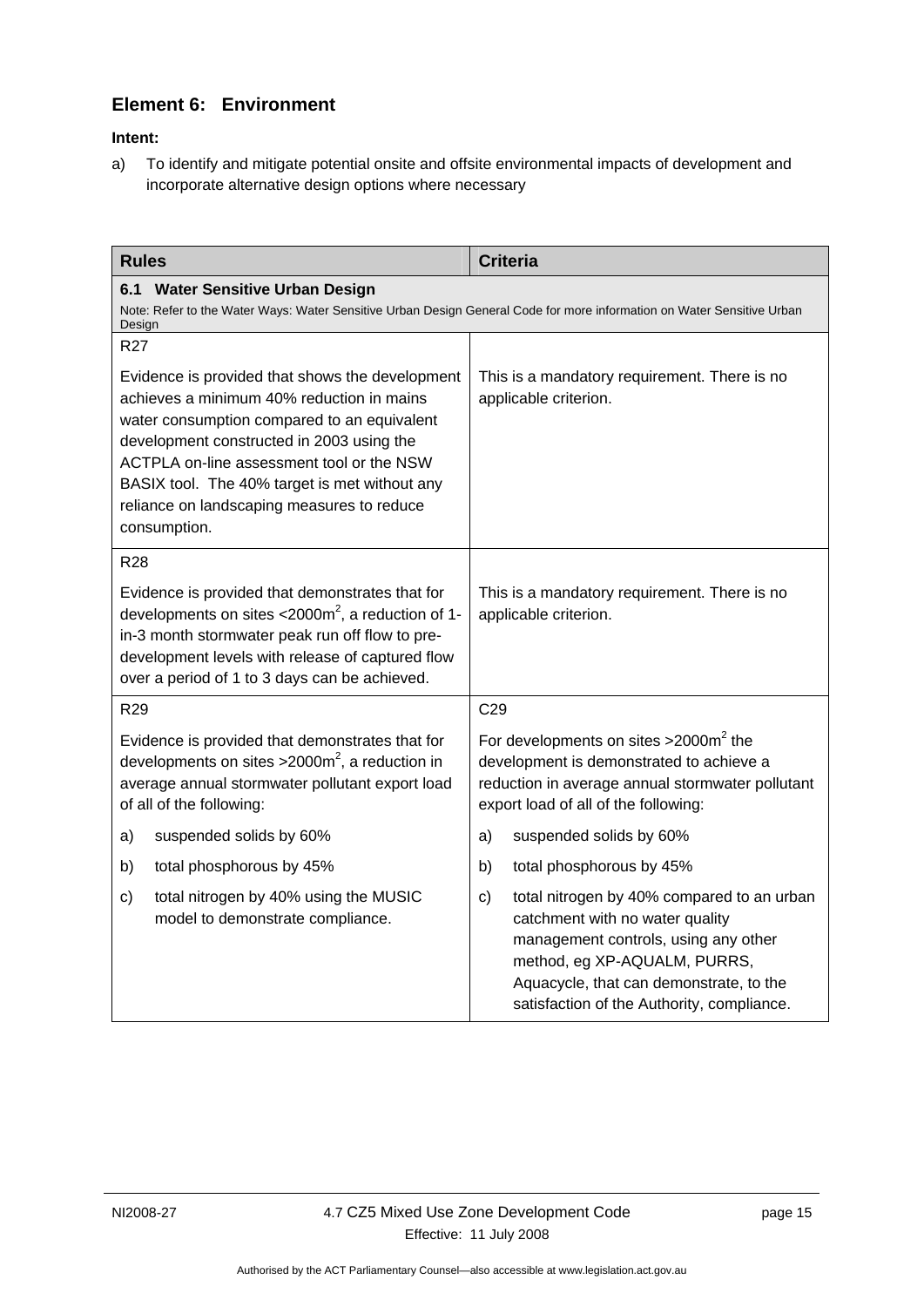<span id="page-19-0"></span>

| <b>Rules</b>                                                                                                                                                                                                                                                                                                                                                                                                                                                     | <b>Criteria</b>                                                                                                                                                                                                                                                                                              |
|------------------------------------------------------------------------------------------------------------------------------------------------------------------------------------------------------------------------------------------------------------------------------------------------------------------------------------------------------------------------------------------------------------------------------------------------------------------|--------------------------------------------------------------------------------------------------------------------------------------------------------------------------------------------------------------------------------------------------------------------------------------------------------------|
| R30                                                                                                                                                                                                                                                                                                                                                                                                                                                              |                                                                                                                                                                                                                                                                                                              |
| Evidence is provided that shows the development<br>achieves:                                                                                                                                                                                                                                                                                                                                                                                                     | This is a mandatory requirement. There is no<br>applicable criterion.                                                                                                                                                                                                                                        |
| a reduction of 1-in-3 month stormwater peak<br>a)<br>run off flow to pre-development levels with<br>release of captured flow over a period of 1<br>to 3 days, and                                                                                                                                                                                                                                                                                                |                                                                                                                                                                                                                                                                                                              |
| b)<br>a reduction of 1-in-5 year and 1-in-100 year<br>stormwater peak run off flow to pre-<br>development levels using XP-RAFTS,<br>DRAINS (ILSAX), RORB or WBNM models<br>to demonstrate compliance.                                                                                                                                                                                                                                                            |                                                                                                                                                                                                                                                                                                              |
| 6.2<br>Heritage                                                                                                                                                                                                                                                                                                                                                                                                                                                  |                                                                                                                                                                                                                                                                                                              |
| R31                                                                                                                                                                                                                                                                                                                                                                                                                                                              | C31                                                                                                                                                                                                                                                                                                          |
| In accordance with section 148 of the Planning<br>and Development Act 2007, applications for<br>development on land or buildings subject to<br>interim or full heritage registration are to be<br>accompanied by advice from the Heritage<br>Council stating that the development meets the<br>requirements of the Heritage Act 2004.                                                                                                                            | If advice from the Heritage Council is required,<br>but not provided, then the application will be<br>referred to the Heritage Council in accordance<br>with the requirements of the Planning and<br>Development Act 2007.                                                                                   |
| 6.3<br><b>Trees</b>                                                                                                                                                                                                                                                                                                                                                                                                                                              |                                                                                                                                                                                                                                                                                                              |
| R32                                                                                                                                                                                                                                                                                                                                                                                                                                                              | C32                                                                                                                                                                                                                                                                                                          |
| In accordance with section 148 of the Planning<br>and Development Act 2007, where the<br>development proposal requires groundwork<br>within the tree protection zone of a protected tree,<br>or is likely to cause damage to or removal of, any<br>protected trees, the application must be<br>accompanied by a Tree Management Plan<br>approved under the Tree Protection Act 2005.<br>Note: "Protected tree" is defined under the Tree Protection<br>Act 2005. | If an approved Tree Management Plan is<br>required, but not provided, then a draft Tree<br>Management Plan is to accompany the<br>application. The draft Tree Management Plan will<br>be referred to the relevant agency in accordance<br>with the requirements of the Planning and<br>Development Act 2007. |
| R33                                                                                                                                                                                                                                                                                                                                                                                                                                                              | C <sub>33</sub>                                                                                                                                                                                                                                                                                              |
| Trees on development sites may be removed<br>only with the prior agreement in writing of the<br>Territory.                                                                                                                                                                                                                                                                                                                                                       | Retained trees are protected and maintained<br>during construction to the satisfaction of the<br>Territory.                                                                                                                                                                                                  |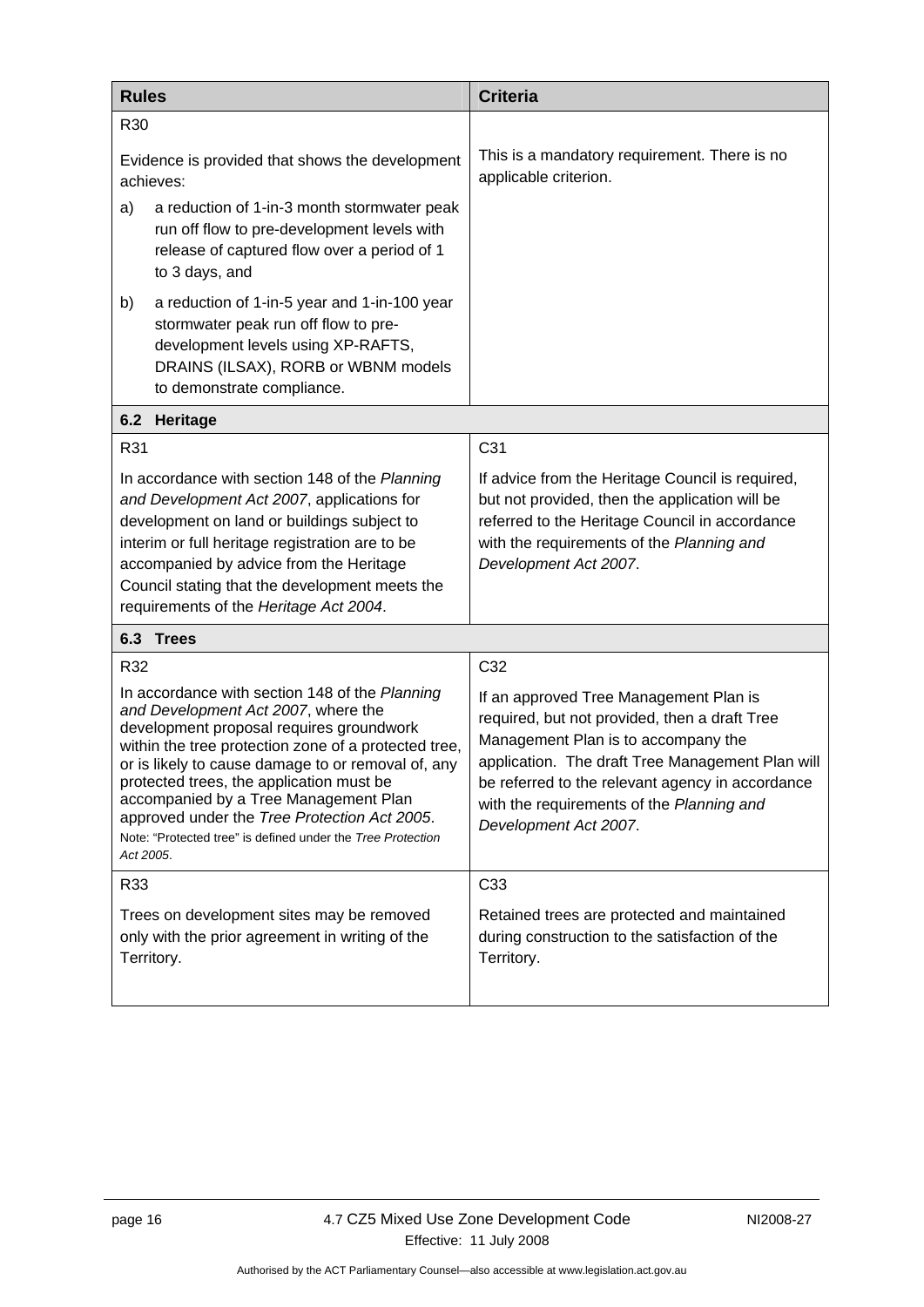<span id="page-20-0"></span>

| <b>Rules</b>                     |                                                                                                                                                                                                                                                                                                                                                                                                       | <b>Criteria</b>                                                                                                                                                                                                   |  |
|----------------------------------|-------------------------------------------------------------------------------------------------------------------------------------------------------------------------------------------------------------------------------------------------------------------------------------------------------------------------------------------------------------------------------------------------------|-------------------------------------------------------------------------------------------------------------------------------------------------------------------------------------------------------------------|--|
|                                  | <b>6.4 Hazardous Material</b>                                                                                                                                                                                                                                                                                                                                                                         |                                                                                                                                                                                                                   |  |
| R34                              |                                                                                                                                                                                                                                                                                                                                                                                                       | C34                                                                                                                                                                                                               |  |
|                                  | For the demolition of multi-unit housing (including<br>garages and carports) constructed* prior to 1985,<br>and Commercial / Industrial premises constructed<br>prior to 2005, a Hazardous Materials Survey<br>(including an asbestos survey) is carried out and<br>signed by an appropriately licensed person and is<br>endorsed by Environment Protection.                                          | If an endorsed Hazardous Materials Survey is not<br>provided the application will be referred to the<br>relevant agency in accordance with the<br>requirements of the Planning and Development<br>Act 2007.       |  |
|                                  | The Survey is provided and covers the disposal<br>of hazardous materials, showing that:                                                                                                                                                                                                                                                                                                               |                                                                                                                                                                                                                   |  |
| a)                               | Hazardous material disposal (including<br>asbestos) is to be at a licensed disposal<br>facility in the ACT                                                                                                                                                                                                                                                                                            |                                                                                                                                                                                                                   |  |
| b)                               | If hazardous materials are to be transported<br>for disposal interstate, approval from the<br>Environment Protection Authority is obtained<br>prior to removal of material from the site                                                                                                                                                                                                              |                                                                                                                                                                                                                   |  |
| c)                               | An appropriately licensed contractor is<br>engaged for the removal and transport of all<br>hazardous materials (including asbestos)<br>present at the site.                                                                                                                                                                                                                                           |                                                                                                                                                                                                                   |  |
|                                  | * construction date means the date when the<br>Certificate of Occupancy was issued                                                                                                                                                                                                                                                                                                                    |                                                                                                                                                                                                                   |  |
|                                  | <b>6.5 Contamination</b>                                                                                                                                                                                                                                                                                                                                                                              |                                                                                                                                                                                                                   |  |
| R35                              |                                                                                                                                                                                                                                                                                                                                                                                                       | C <sub>35</sub>                                                                                                                                                                                                   |  |
|                                  | A statement is provided that the potential for land<br>contamination has been assessed in accordance<br>with the ACT Government Strategic Plan -<br>Contaminated Sites Management 1995 and the<br><b>ACT Environment Protection Authority</b><br><b>Contaminated Sites Environmental Protection</b><br>Policy 2000, and it is demonstrated that the land<br>is suitable for the proposed development. | If a statement that the site has been assessed is<br>not provided, the application will be referred to<br>the relevant agency in accordance with the<br>requirements of the Planning and Development<br>Act 2007. |  |
| 6.6 Erosion and Sediment Control |                                                                                                                                                                                                                                                                                                                                                                                                       |                                                                                                                                                                                                                   |  |
| R36                              |                                                                                                                                                                                                                                                                                                                                                                                                       | C36                                                                                                                                                                                                               |  |
|                                  | For sites less than 0.3 of a hectare, a plan is<br>provided to demonstrate that the development<br>complies with the ACT Environment Protection<br>Authority, Environment Protection Guidelines for<br>Construction and Land Development in the ACT,<br>August 2007.                                                                                                                                  | If a plan is not provided, the application will be<br>referred to the relevant agency in accordance<br>with the requirements of the Planning and<br>Development Act 2007.                                         |  |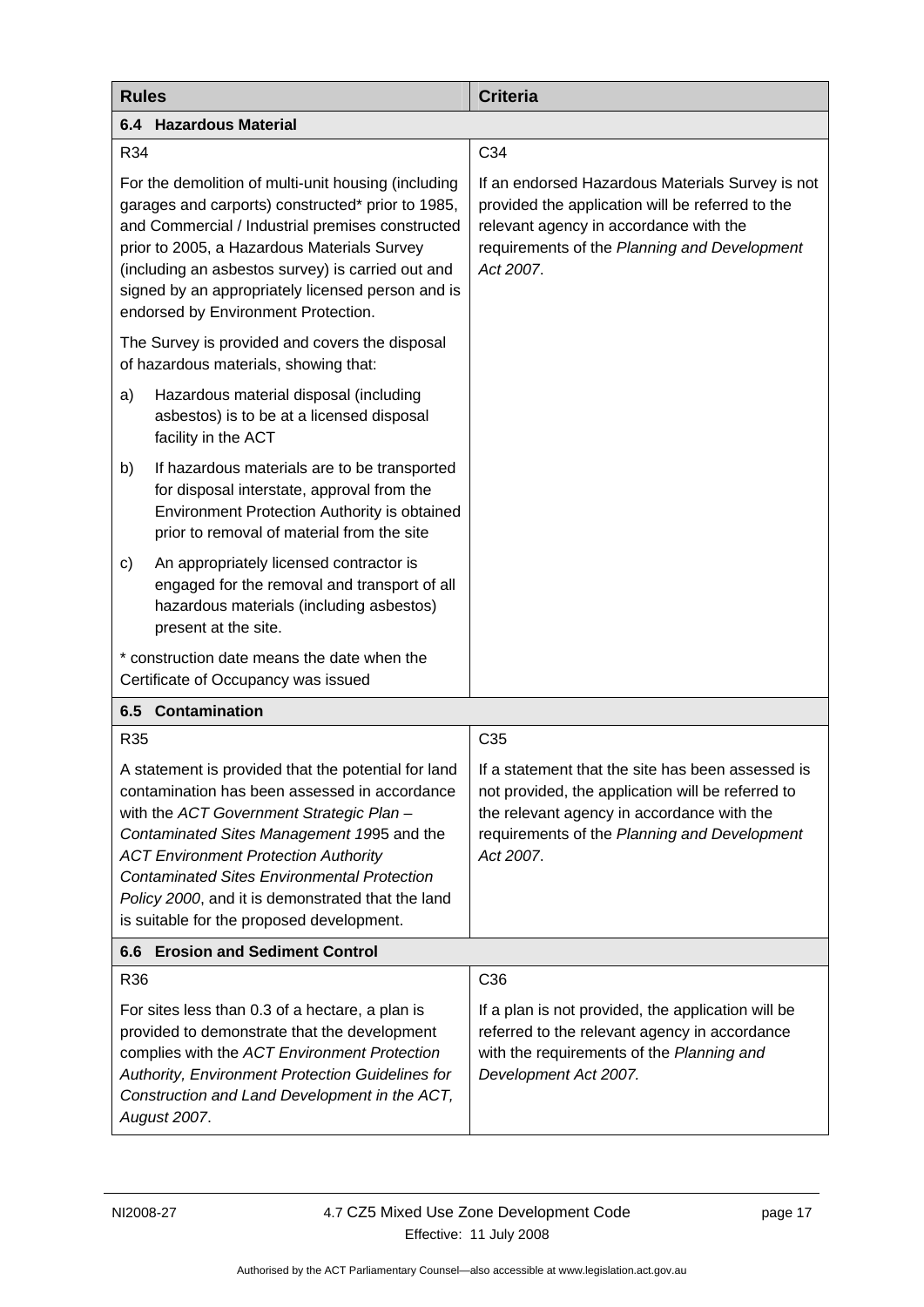<span id="page-21-0"></span>

| <b>Rules</b>                                                                                                                                                                                                             | <b>Criteria</b>                                                                                                                                                                                                                                                                                 |  |
|--------------------------------------------------------------------------------------------------------------------------------------------------------------------------------------------------------------------------|-------------------------------------------------------------------------------------------------------------------------------------------------------------------------------------------------------------------------------------------------------------------------------------------------|--|
| R37                                                                                                                                                                                                                      | C37                                                                                                                                                                                                                                                                                             |  |
| For development on a site greater than 0.3 of a<br>hectare, the application is accompanied by an<br>Erosion and Sediment Control Plan endorsed by<br><b>ACT Environment Protection.</b>                                  | If an endorsed Sediment and Erosion Control<br>Plan is not provided the application will be<br>referred to the relevant agency in accordance<br>with the requirements of the Planning and<br>Development Act 2007.                                                                              |  |
| <b>6.7 Excavation</b>                                                                                                                                                                                                    |                                                                                                                                                                                                                                                                                                 |  |
|                                                                                                                                                                                                                          | C38                                                                                                                                                                                                                                                                                             |  |
| There is no applicable rule.                                                                                                                                                                                             | Onsite cut and fill is minimised and managed to<br>ameliorate negative off site impacts.                                                                                                                                                                                                        |  |
| 6.8 Wind                                                                                                                                                                                                                 |                                                                                                                                                                                                                                                                                                 |  |
|                                                                                                                                                                                                                          | C39                                                                                                                                                                                                                                                                                             |  |
| There is no applicable rule.                                                                                                                                                                                             | For buildings higher than 19 m but less than<br>28 m, a wind assessment report prepared by a<br>suitably qualified person demonstrates that the<br>development will not impact adversely on safety<br>and comfort in the public realm and other open<br>spaces associated with the development. |  |
| R40                                                                                                                                                                                                                      |                                                                                                                                                                                                                                                                                                 |  |
| For buildings higher than 28 m, a report on wind<br>testing conducted by a suitably qualified person<br>establishes that the following wind speeds are<br>met by the development:                                        | This is a mandatory requirement. There is no<br>applicable criterion.                                                                                                                                                                                                                           |  |
| main pedestrian areas and routes: 10 m/s,<br>a)<br>and                                                                                                                                                                   |                                                                                                                                                                                                                                                                                                 |  |
| all other streets and public places:<br>b)<br>16 m/s.                                                                                                                                                                    |                                                                                                                                                                                                                                                                                                 |  |
| 6.9 Air Emissions - Odours                                                                                                                                                                                               |                                                                                                                                                                                                                                                                                                 |  |
| R41                                                                                                                                                                                                                      | C41                                                                                                                                                                                                                                                                                             |  |
| A statement is provided that all exhaust and<br>ventilation systems for food retail premises are<br>installed and operated to comply with AS1668.1<br>The Use of Ventilation and Air-conditioning in<br>Buildings.       | This is a mandatory requirement. There is no<br>applicable criterion.                                                                                                                                                                                                                           |  |
| 6.10 Noise                                                                                                                                                                                                               |                                                                                                                                                                                                                                                                                                 |  |
| R42                                                                                                                                                                                                                      | C42                                                                                                                                                                                                                                                                                             |  |
| A Noise Management Plan, prepared by an<br>accredited acoustic specialist who is a member of<br>the Australian Acoustical Society, endorsed by<br>Environment Protection is provided for the<br>following uses:<br>-club | If an endorsed Noise Management Plan is not<br>provided, the application will be referred to the<br>relevant agency in accordance with the<br>requirements of the Planning and Development<br>Act 2007.                                                                                         |  |
|                                                                                                                                                                                                                          |                                                                                                                                                                                                                                                                                                 |  |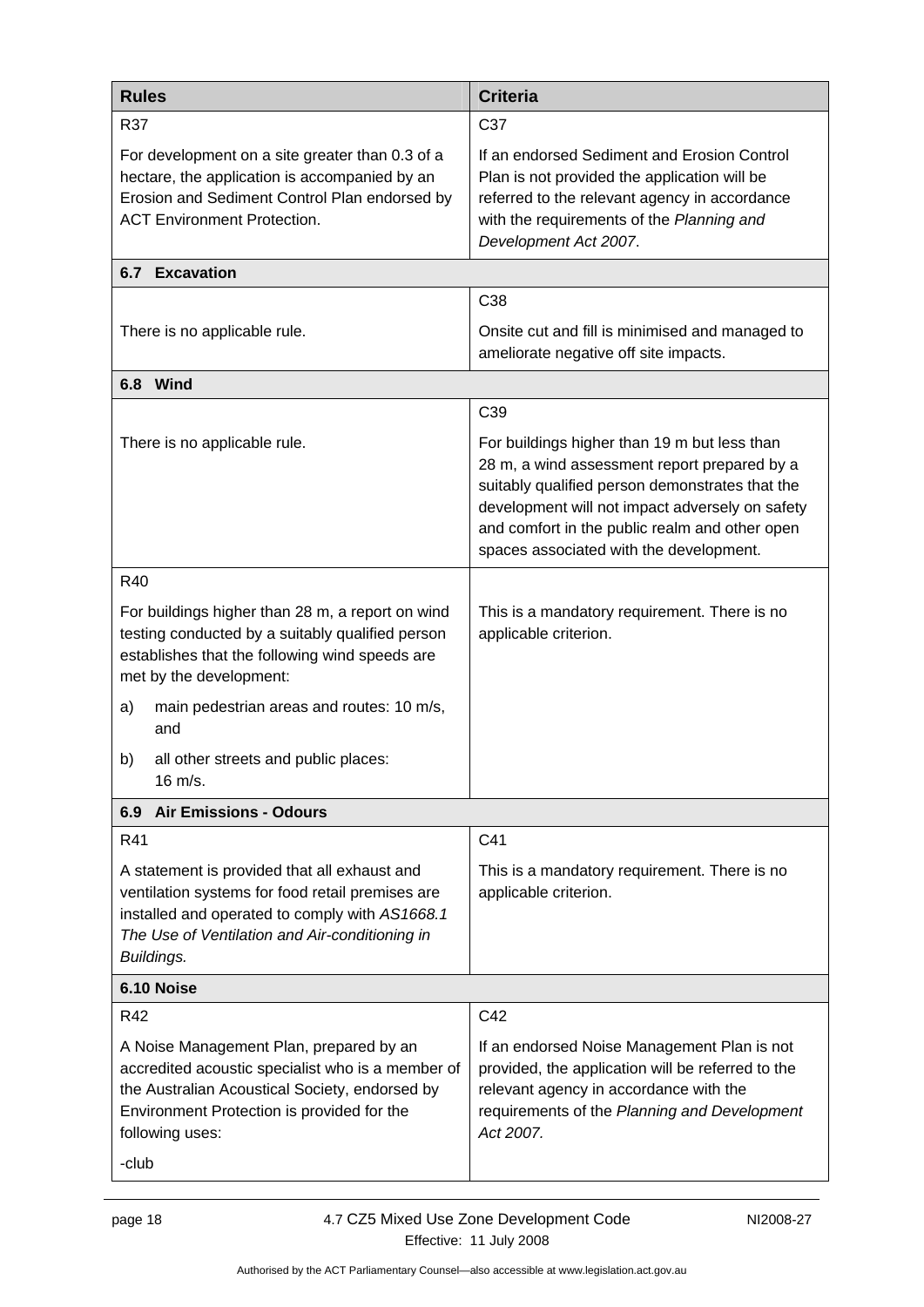| <b>Rules</b>                                                                                                                                              | <b>Criteria</b> |
|-----------------------------------------------------------------------------------------------------------------------------------------------------------|-----------------|
| -drink establishment                                                                                                                                      |                 |
| -hotel                                                                                                                                                    |                 |
| -industry (except light industry)                                                                                                                         |                 |
| -indoor entertainment facility                                                                                                                            |                 |
| -restaurant                                                                                                                                               |                 |
| The Noise Management Plan details the design,<br>siting and construction methods, which will be<br>used to minimise the impact of noise on<br>neighbours. |                 |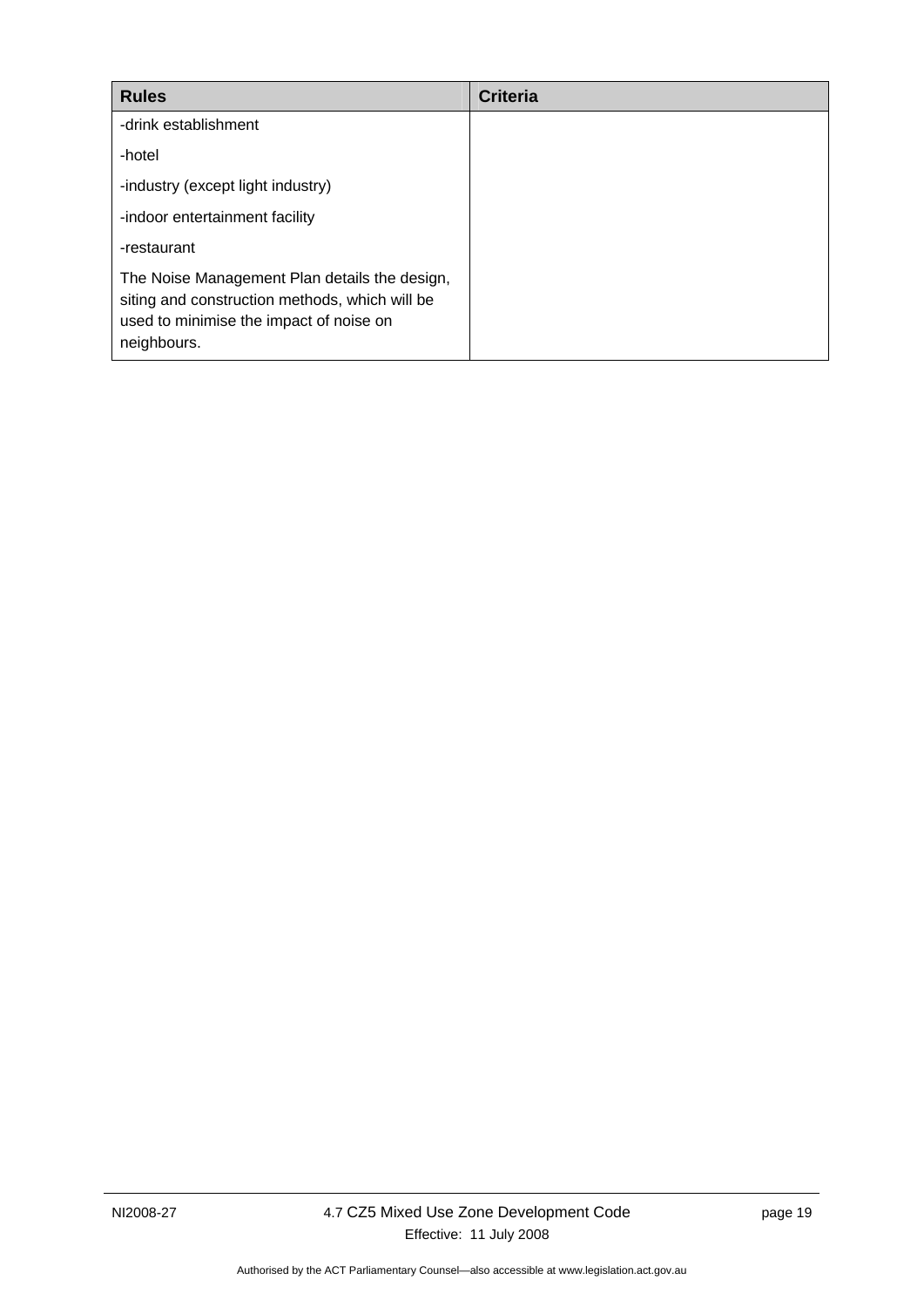## <span id="page-23-0"></span>**Element 7: Services**

**Intent:** 

a) To ensure, to the satisfaction of the relevant authority, provision of all necessary onsite services required for the construction and operation stages of the proposed use

| <b>Rules</b>                                                                                                                                                                                                                                                                                                                                                                                                      | <b>Criteria</b>                                                                                                                                                                                                               |  |
|-------------------------------------------------------------------------------------------------------------------------------------------------------------------------------------------------------------------------------------------------------------------------------------------------------------------------------------------------------------------------------------------------------------------|-------------------------------------------------------------------------------------------------------------------------------------------------------------------------------------------------------------------------------|--|
| <b>Waste Management</b><br>7.1                                                                                                                                                                                                                                                                                                                                                                                    |                                                                                                                                                                                                                               |  |
| R43                                                                                                                                                                                                                                                                                                                                                                                                               | C43                                                                                                                                                                                                                           |  |
| In accordance with section 148 of the Planning<br>and Development Act 2007, applications are to<br>be accompanied by a statement of compliance<br>from the Department of Territory and Municipal<br>Services stating that the waste facilities and<br>management associated with the development<br>are in accordance with the Development Control<br>Code for Best Practice Waste Management in the<br>ACT 1999. | If a statement of compliance is not provided the<br>application will be referred to the Department of<br>Territory and Municipal Services in accordance<br>with the requirements of the Planning and<br>Development Act 2007. |  |
| R44                                                                                                                                                                                                                                                                                                                                                                                                               | C44                                                                                                                                                                                                                           |  |
| A Statement of Compliance from the relevant<br>agency is provided, which confirms that the<br>discharge (or potential discharge by accident or<br>spillage) of non-domestic liquid waste to the<br>sewerage or stormwater networks complies with<br>utility standards and requirements.                                                                                                                           | If a Statement of Compliance is not provided the<br>application will be referred to the relevant agency<br>in accordance with the requirements of the<br>Planning and Development Act 2007.                                   |  |
| 7.2 Servicing and Site Management                                                                                                                                                                                                                                                                                                                                                                                 |                                                                                                                                                                                                                               |  |
| R45                                                                                                                                                                                                                                                                                                                                                                                                               | C <sub>45</sub>                                                                                                                                                                                                               |  |
| In accordance with section 148 of the Planning<br>and Development Act 2007, the application is<br>accompanied by a Statement of Endorsement<br>from the relevant agency stating that the waste<br>facilities and management associated with the<br>development are in accordance with the Design<br>Standards for Urban Infrastructure.                                                                           | If a Statement of Endorsement is not provided the<br>application will be referred to the relevant agency<br>in accordance with the requirements of the<br>Planning and Development Act 2007.                                  |  |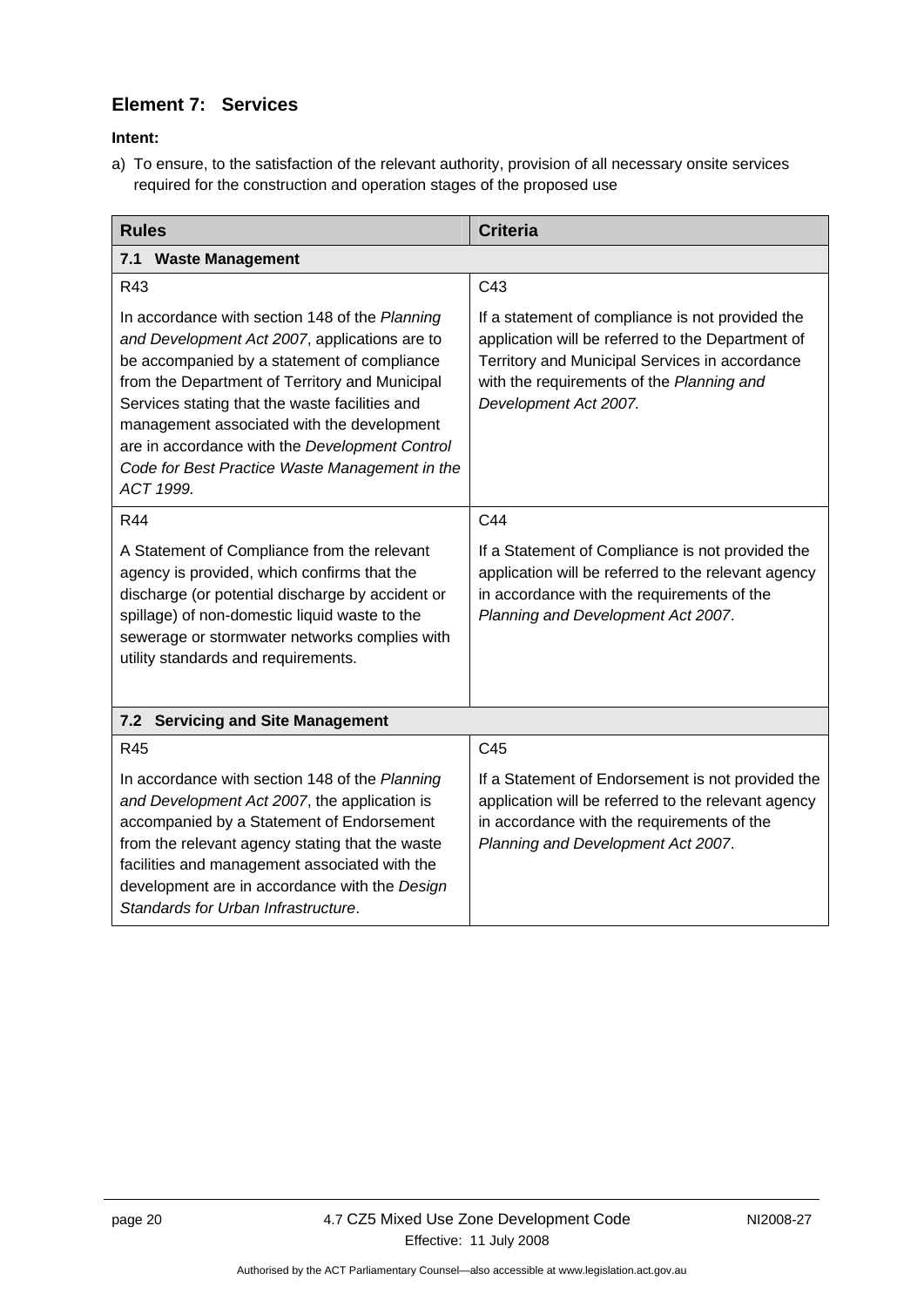<span id="page-24-0"></span>

| <b>Rules</b>                                                                                                                                                                                                                                                                                                                                                         | <b>Criteria</b>                                                                                                                                                                             |  |
|----------------------------------------------------------------------------------------------------------------------------------------------------------------------------------------------------------------------------------------------------------------------------------------------------------------------------------------------------------------------|---------------------------------------------------------------------------------------------------------------------------------------------------------------------------------------------|--|
| 7.3 Utilities                                                                                                                                                                                                                                                                                                                                                        |                                                                                                                                                                                             |  |
| R46                                                                                                                                                                                                                                                                                                                                                                  | C46                                                                                                                                                                                         |  |
| A Statement of Compliance from each relevant<br>utility provider (for water, sewerage, stormwater,<br>electricity and gas) is provided, which confirms<br>that the location and nature of earthworks, utility<br>connections, proposed buildings, pavements and<br>landscape features comply with utility standards,<br>access provisions and asset clearance zones. | If a Statement of Compliance is not provided the<br>application will be referred to the relevant agency<br>in accordance with the requirements of the<br>Planning and Development Act 2007. |  |
| Note: Where there is a conflict between planning and utility<br>requirements, the utility requirements take precedence over<br>other provisions of this Code.                                                                                                                                                                                                        |                                                                                                                                                                                             |  |
| <b>R47</b>                                                                                                                                                                                                                                                                                                                                                           |                                                                                                                                                                                             |  |
| All new permanent or long-term electricity supply<br>lines are underground.                                                                                                                                                                                                                                                                                          | This is a mandatory requirement. There is no<br>applicable criterion.                                                                                                                       |  |
| 7.4 Waste Water                                                                                                                                                                                                                                                                                                                                                      |                                                                                                                                                                                             |  |
| <b>R48</b>                                                                                                                                                                                                                                                                                                                                                           | C48                                                                                                                                                                                         |  |
| Subject to ACTEWAGL approval, all under cover<br>areas drain to the sewer.                                                                                                                                                                                                                                                                                           | This is a mandatory requirement. There is no<br>applicable criterion.                                                                                                                       |  |
| 7.5 Storage                                                                                                                                                                                                                                                                                                                                                          |                                                                                                                                                                                             |  |
| R49                                                                                                                                                                                                                                                                                                                                                                  | C49                                                                                                                                                                                         |  |
| Outdoor storage areas address all of the<br>following:                                                                                                                                                                                                                                                                                                               | Where the proposed use requires open areas for<br>storage of goods and materials, adequate                                                                                                  |  |
| are located behind the building line<br>a)                                                                                                                                                                                                                                                                                                                           | provision is included in the design and layout of<br>the site for these areas, and they do not encroach                                                                                     |  |
| are screened from view from any road or<br>b)<br>other public area                                                                                                                                                                                                                                                                                                   | on car parking, driveways or landscaped areas.                                                                                                                                              |  |
| do not encroach on car-parking areas,<br>c)<br>driveways, or landscape areas.                                                                                                                                                                                                                                                                                        |                                                                                                                                                                                             |  |
| <b>Easements</b><br>7.6                                                                                                                                                                                                                                                                                                                                              |                                                                                                                                                                                             |  |
| <b>R50</b>                                                                                                                                                                                                                                                                                                                                                           |                                                                                                                                                                                             |  |
| There is no encroachment over easements or<br>rights of way.                                                                                                                                                                                                                                                                                                         | This is a mandatory requirement. There is no<br>applicable criterion.                                                                                                                       |  |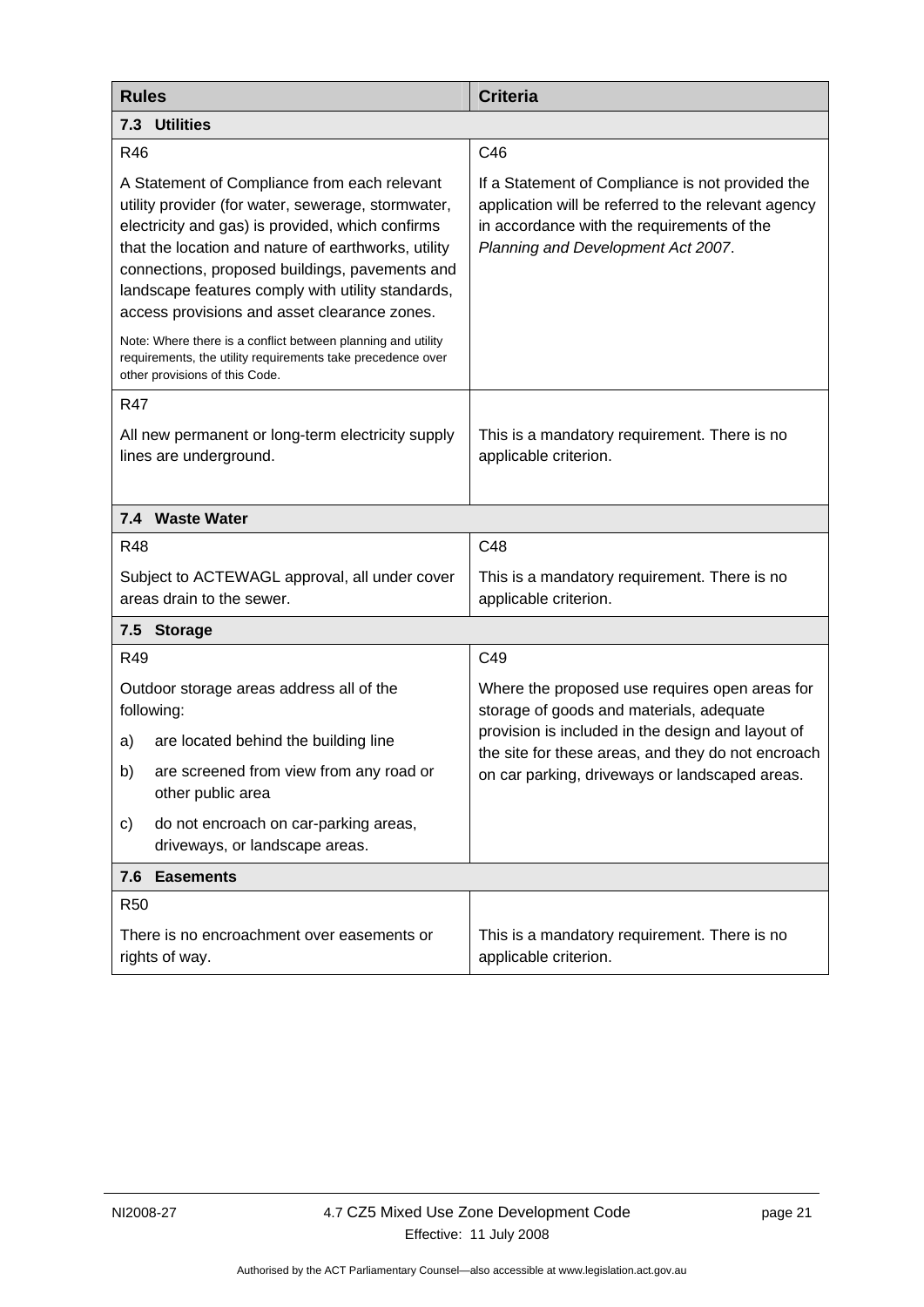## <span id="page-25-0"></span>**Part B – Site Specific Controls**

### **Element 1: Restrictions on Use**

- a) To co-locate compatible uses to achieve an acceptable noise environment for people living in mixed use areas
- b) To ensure that development in mixed-use areas does not undermine the function of commercial centres
- c) To encourage a range of uses that reflects the urban character and diverse nature of mixed use areas

| <b>Rules</b>    |                                                                                                                                                                                  | <b>Criteria</b>                                                       |
|-----------------|----------------------------------------------------------------------------------------------------------------------------------------------------------------------------------|-----------------------------------------------------------------------|
| 1.1             | <b>Barton Section 27</b>                                                                                                                                                         |                                                                       |
| R <sub>51</sub> |                                                                                                                                                                                  |                                                                       |
|                 | The following uses are prohibited on land fronting<br>Macquarie Street in Barton - Section 27:                                                                                   | This is a mandatory requirement. There is no<br>applicable criterion. |
| a)              | club, COMMERCIAL ACCOMMODATION<br>USE (other than serviced apartment); drink<br>establishment, indoor recreation facility;<br>NON RETAIL COMMERCIAL USE, shop<br>and restaurant. |                                                                       |
| <b>R52</b>      |                                                                                                                                                                                  |                                                                       |
|                 | The following GFA restrictions apply in Barton<br>Section 27:                                                                                                                    | This is a mandatory requirement. There is no<br>applicable criterion. |
| a)              | Business agency, financial establishment,<br>public agency or office: total maximum of<br>7000 $m^2$ and a maximum of 3000 $m^2$ in any<br>one building.                         |                                                                       |
| b)              | Shop:                                                                                                                                                                            |                                                                       |
|                 | Arts, crafts and sculpture dealer only: a<br>i)<br>total maximum of 1000 $m2$                                                                                                    |                                                                       |
|                 | ii) All other shops: a total maximum of<br>1000 m <sup>2</sup> provided that the maximum GFA<br>of a supermarket (or other shop selling<br>food) does not exceed 400 $m^2$ .     |                                                                       |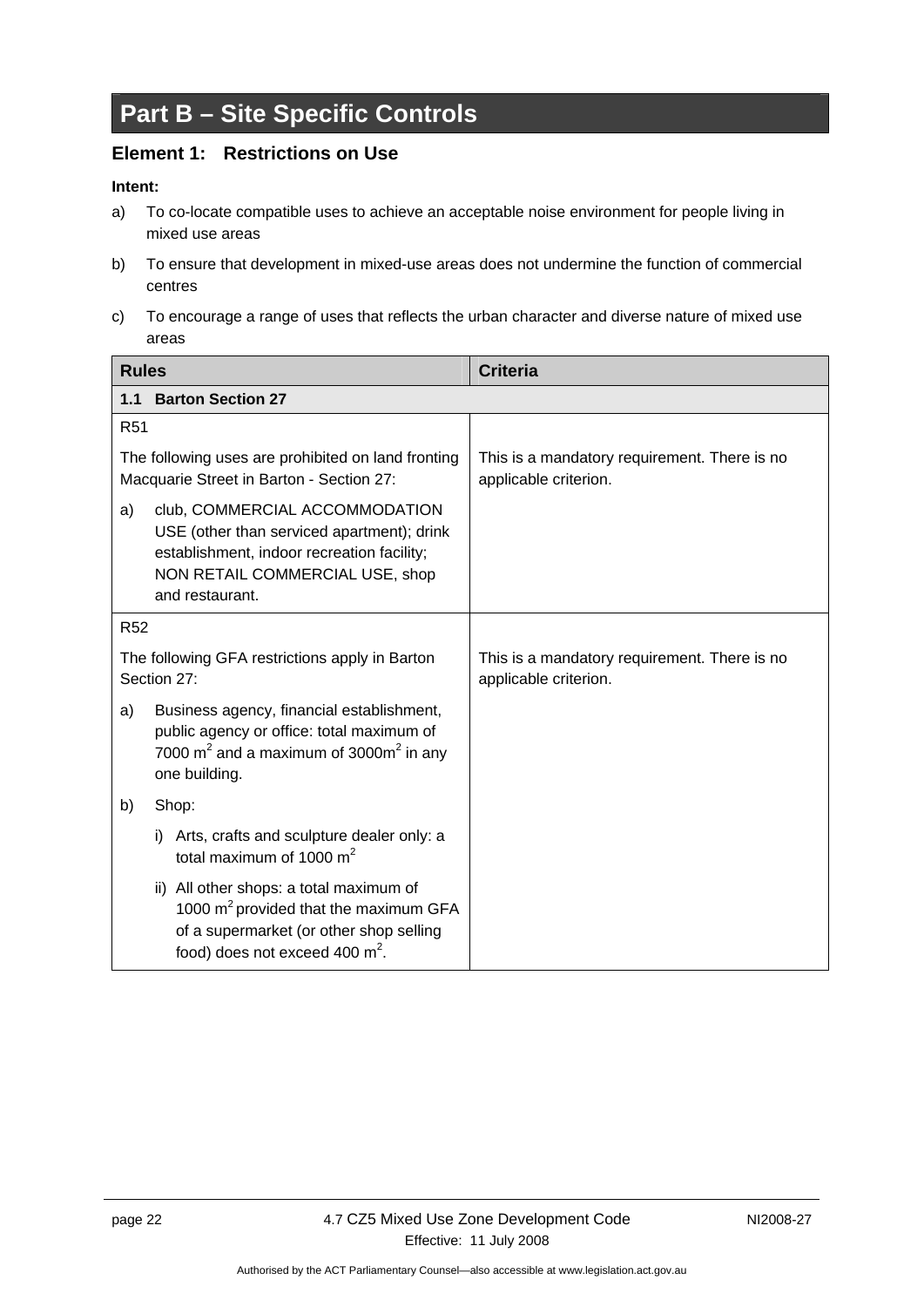<span id="page-26-0"></span>

| <b>Rules</b>                                                                                                                                                                                                                                                                                                                              | <b>Criteria</b>                                                                                                                   |  |
|-------------------------------------------------------------------------------------------------------------------------------------------------------------------------------------------------------------------------------------------------------------------------------------------------------------------------------------------|-----------------------------------------------------------------------------------------------------------------------------------|--|
| 1.2 Bruce                                                                                                                                                                                                                                                                                                                                 |                                                                                                                                   |  |
| R <sub>53</sub>                                                                                                                                                                                                                                                                                                                           |                                                                                                                                   |  |
| The following uses are only permitted along<br>Battye Street, Braybrooke Street and Watkin<br>Street (Figure B1):                                                                                                                                                                                                                         | This is a mandatory requirement. There is no<br>applicable criterion.                                                             |  |
| club<br>a)                                                                                                                                                                                                                                                                                                                                |                                                                                                                                   |  |
| hotel.<br>b)                                                                                                                                                                                                                                                                                                                              |                                                                                                                                   |  |
| <b>R54</b>                                                                                                                                                                                                                                                                                                                                |                                                                                                                                   |  |
| Light industry in Bruce is for the purpose of<br>electronic and micro-electronic systems,<br>computer software and hardware, instrumentation<br>and instruments, electronic communication and<br>telecommunication systems and goods,<br>biological, medical or paramedical goods, or<br>other goods for scientific or technological use. | This is a mandatory requirement. There is no<br>applicable criterion.                                                             |  |
| <b>R55</b>                                                                                                                                                                                                                                                                                                                                |                                                                                                                                   |  |
| The following maximum GFA restrictions apply in<br>Bruce:                                                                                                                                                                                                                                                                                 | This is a mandatory requirement. There is no<br>applicable criterion.                                                             |  |
| Shop maximum 500 $m2$<br>a)<br>or 200m <sup>2</sup> for a supermarket                                                                                                                                                                                                                                                                     |                                                                                                                                   |  |
| NON RETAIL COMMERCIAL USE<br>b)<br>maximum: $2000 \text{ m}^2$ per lease.                                                                                                                                                                                                                                                                 |                                                                                                                                   |  |
| 1.3<br><b>Deakin</b>                                                                                                                                                                                                                                                                                                                      |                                                                                                                                   |  |
| <b>R56</b>                                                                                                                                                                                                                                                                                                                                |                                                                                                                                   |  |
| For Deakin, Section 12:                                                                                                                                                                                                                                                                                                                   | This is a mandatory requirement. There is no                                                                                      |  |
| Restaurant, business agency and shop are<br>a)<br>only permitted at ground floor level.                                                                                                                                                                                                                                                   | applicable criterion.                                                                                                             |  |
|                                                                                                                                                                                                                                                                                                                                           | C <sub>57</sub>                                                                                                                   |  |
| There is no applicable rule.                                                                                                                                                                                                                                                                                                              | Development provides an active frontage to<br>Hopetoun Circuit or Grosse Street and pedestrian<br>links to the commercial centre. |  |
| <b>R58</b>                                                                                                                                                                                                                                                                                                                                |                                                                                                                                   |  |
| For Deakin Section 49 Block 13 the maximum<br>GFA for Office is 500 $m^2$ .                                                                                                                                                                                                                                                               | This is a mandatory requirement. There is no<br>applicable criterion.                                                             |  |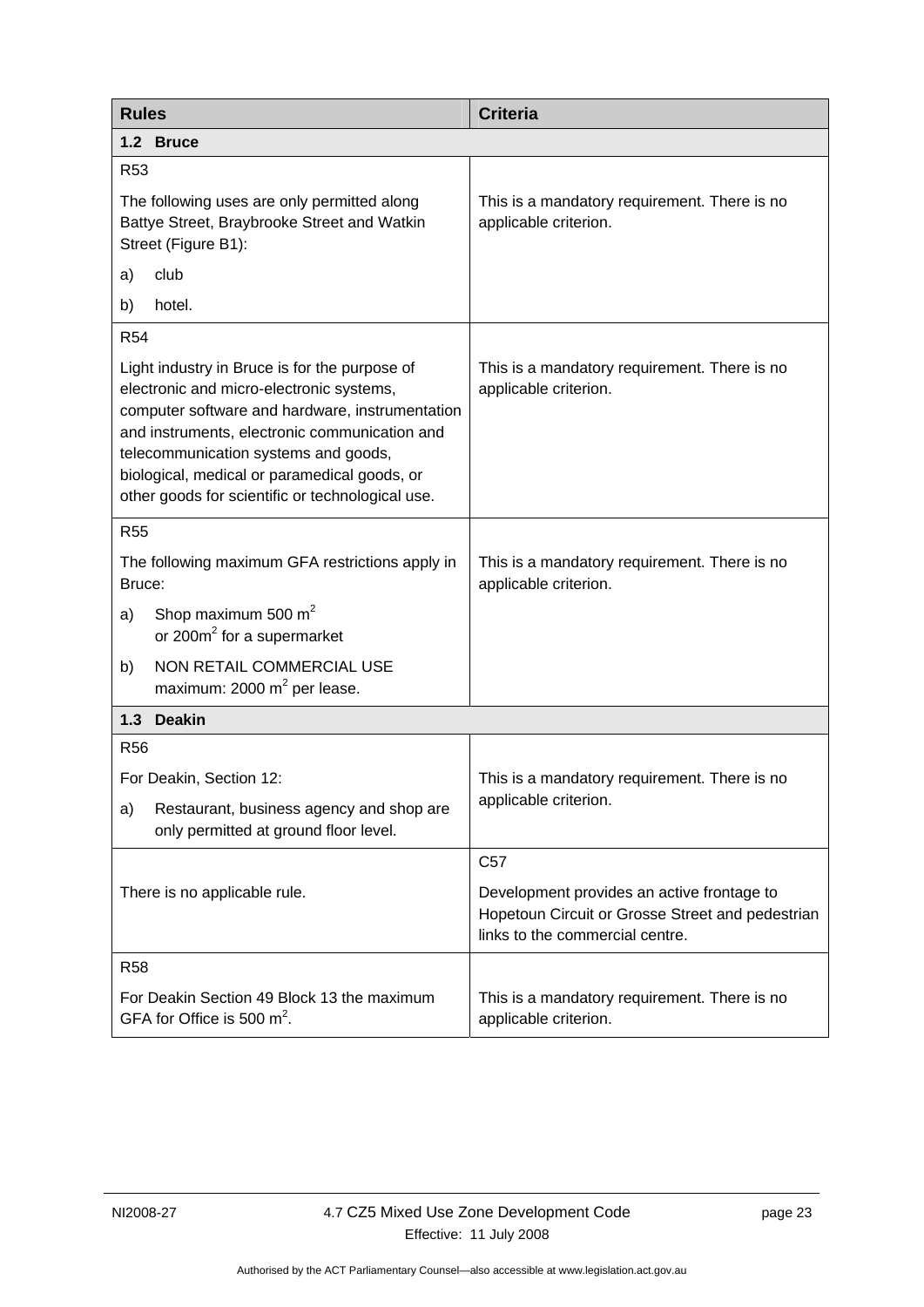<span id="page-27-0"></span>

| <b>Rules</b>                          |                                                                                                                                                                                                                                                        | <b>Criteria</b>                                                                                                                                                                                                  |
|---------------------------------------|--------------------------------------------------------------------------------------------------------------------------------------------------------------------------------------------------------------------------------------------------------|------------------------------------------------------------------------------------------------------------------------------------------------------------------------------------------------------------------|
| 1.4 Forrest                           |                                                                                                                                                                                                                                                        |                                                                                                                                                                                                                  |
| <b>R59</b>                            |                                                                                                                                                                                                                                                        |                                                                                                                                                                                                                  |
| For Forrest Section 18:               |                                                                                                                                                                                                                                                        | This is a mandatory requirement. There is no                                                                                                                                                                     |
| to other permitted uses.              | Restaurant Shop is only permitted where ancillary                                                                                                                                                                                                      | applicable criterion.                                                                                                                                                                                            |
|                                       |                                                                                                                                                                                                                                                        | C60                                                                                                                                                                                                              |
| There is no applicable rule.          |                                                                                                                                                                                                                                                        | For Forrest Section 34, the scale of office<br>development is limited to support strategies for<br>locating office employment within existing centres<br>and established out of centre areas in the CZ2<br>Zone. |
| <b>Gungahlin District</b><br>$1.5$    |                                                                                                                                                                                                                                                        |                                                                                                                                                                                                                  |
| R61                                   |                                                                                                                                                                                                                                                        | C61                                                                                                                                                                                                              |
| above ground floor level:             | The following uses are not permitted in buildings<br>COMMUNITY USE, craft workshop, indoor                                                                                                                                                             | Noise-generating uses are located to minimise<br>impacts on residential or commercial<br>accommodation development.                                                                                              |
| a)<br>restaurants and shops.          | entertainment facilities, indoor recreation<br>facilities, NON RETAIL COMMERCIAL USE,                                                                                                                                                                  |                                                                                                                                                                                                                  |
| R62                                   |                                                                                                                                                                                                                                                        | C62                                                                                                                                                                                                              |
| The following GFA restrictions apply: |                                                                                                                                                                                                                                                        | Small scale leisure, recreation, community and                                                                                                                                                                   |
| a)<br>establishment or tenancy.       | COMMUNITY USE, Craft workshop, drink<br>establishment, Indoor entertainment facility,<br>NON RETAIL COMMERCIAL USE,<br>restaurant, shop: maximum 200 $m^2$ per                                                                                         | commercial activities are provided in conjunction<br>with intensive residential development.                                                                                                                     |
| 1.6<br>Kingston                       |                                                                                                                                                                                                                                                        |                                                                                                                                                                                                                  |
| R63                                   |                                                                                                                                                                                                                                                        |                                                                                                                                                                                                                  |
| approved.                             | For Kingston (Figure B2) only a major utility<br>installation that is essential to the operation of the<br>electricity supply network, the augmentation of<br>the local water and sewerage system or the<br>management of the stormwater system may be | This is a mandatory requirement. There is no<br>applicable criterion.                                                                                                                                            |
|                                       |                                                                                                                                                                                                                                                        | C64                                                                                                                                                                                                              |
| There is no applicable rule.          |                                                                                                                                                                                                                                                        | To ensure active uses at ground floor level,<br>RESIDENTIAL USE and Office in Kingston<br>(Figure B2) are generally restricted to upper<br>levels.                                                               |
|                                       |                                                                                                                                                                                                                                                        |                                                                                                                                                                                                                  |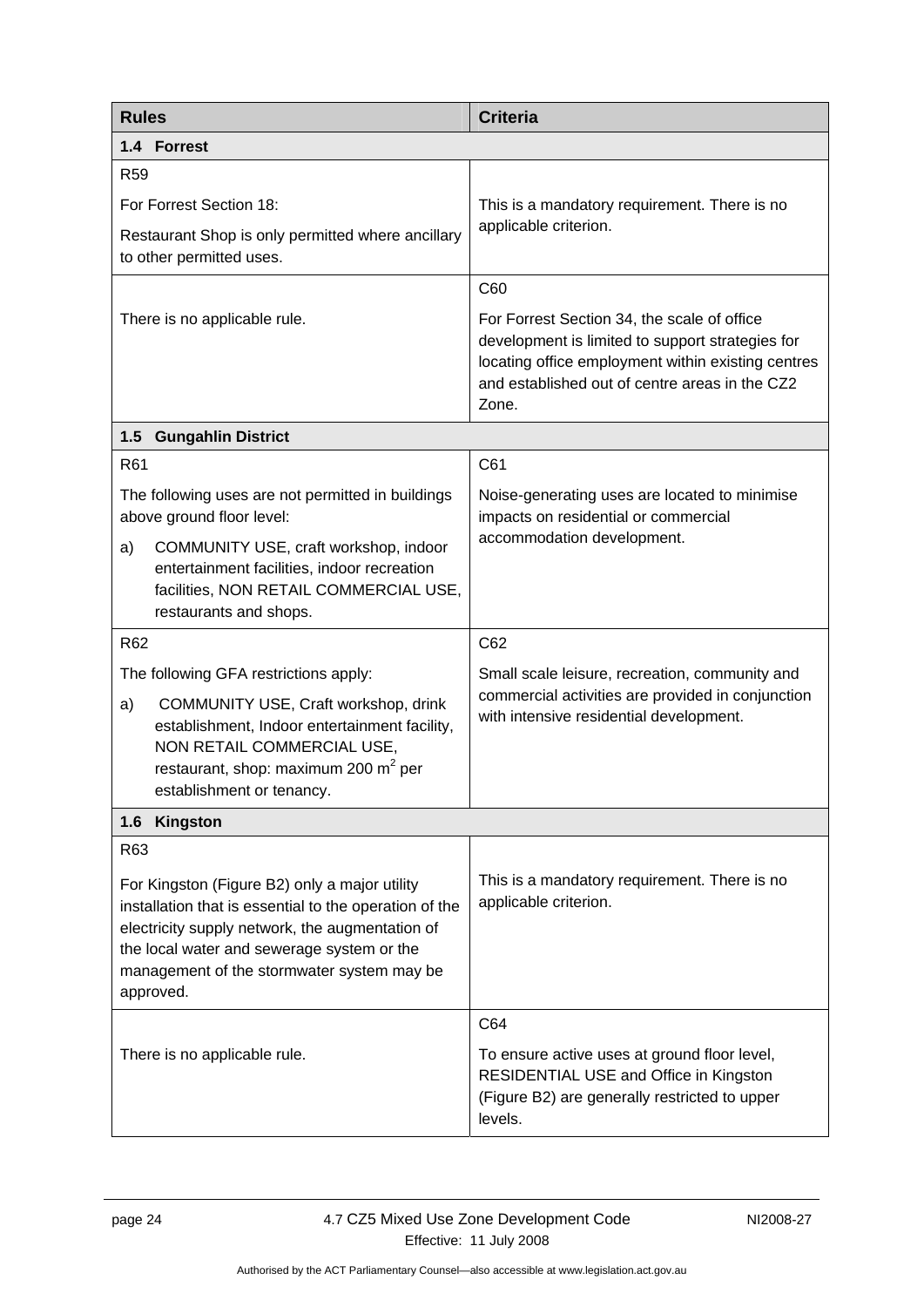| <b>Rules</b>                                                                       | <b>Criteria</b>                                                                                                               |
|------------------------------------------------------------------------------------|-------------------------------------------------------------------------------------------------------------------------------|
| R <sub>65</sub>                                                                    |                                                                                                                               |
| The following maximum GFA restrictions apply to<br>Office in Kingston (Figure B2): | This is a mandatory requirement. There is no<br>applicable criterion.                                                         |
| areas 'b','c' and 'e': $500m^2$ per lease,<br>a)                                   |                                                                                                                               |
| area 'd': 2000 m <sup>2</sup> per lease.<br>b)                                     |                                                                                                                               |
|                                                                                    |                                                                                                                               |
|                                                                                    | C66                                                                                                                           |
| There is no applicable rule.                                                       | Shops in Kingston (Figure B2) are:                                                                                            |
|                                                                                    | limited to a scale that is appropriate to<br>a)<br>providing convenient services for the local<br>workforce and residents, or |
|                                                                                    | related to the sale of entertainment and<br>b)<br>leisure goods such as speciality items or<br>arts, crafts and souvenirs.    |
| R <sub>67</sub>                                                                    |                                                                                                                               |
| Shop selling food: maximum 250 $m2$                                                | This is a mandatory requirement. There is no<br>applicable criterion.                                                         |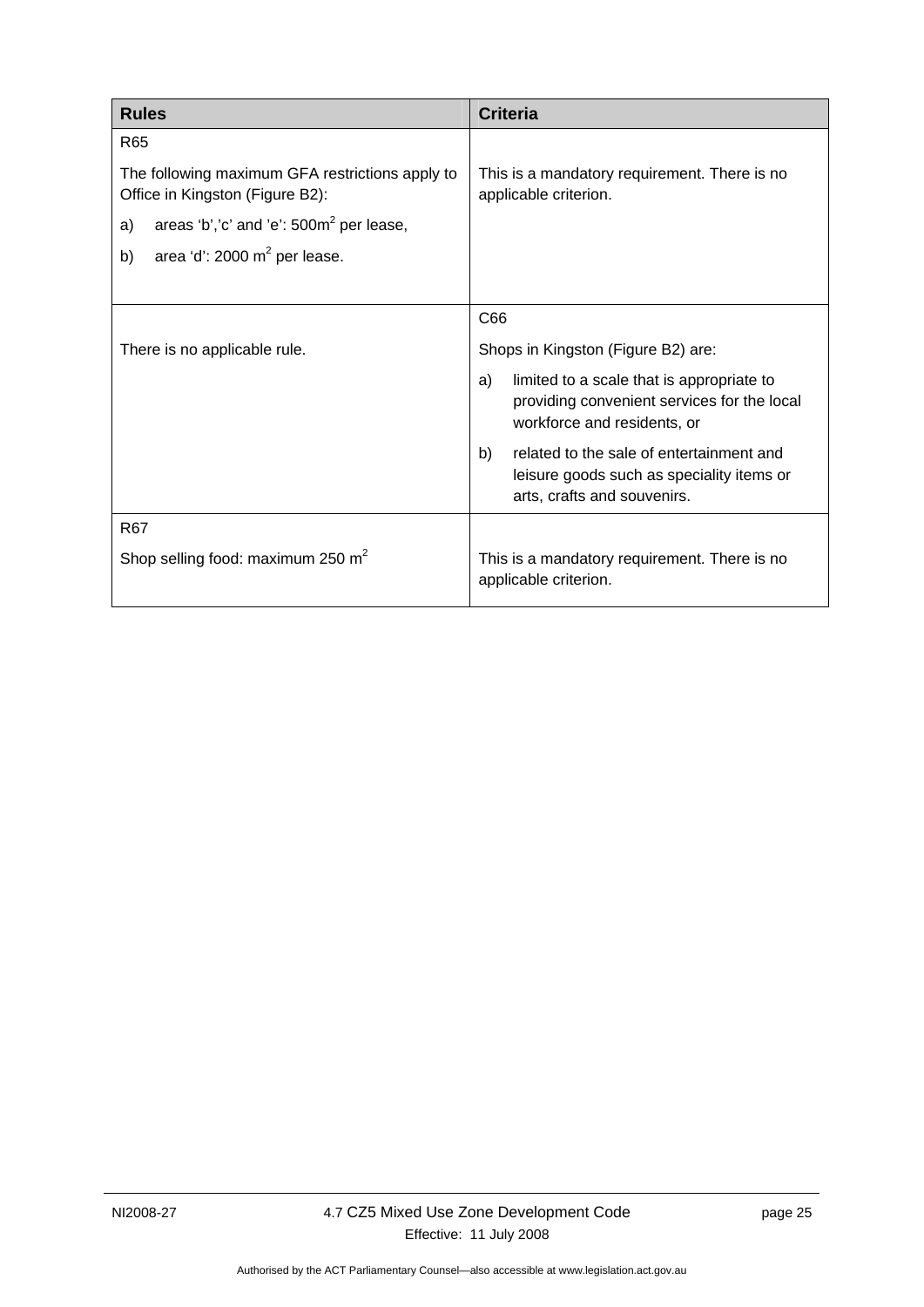## <span id="page-29-0"></span>**Element 2: Building and Site Controls**

- a) To provide opportunities for more intensive development in areas close to transport corridors and commercial and employment centres.
- b) To ensure that buildings are compatible with the built form, siting and scale of development in adjacent areas or the desired future character of the area established within the Plan

| <b>Rules</b>                                                                                                       | <b>Criteria</b>                                                                                                                                                                                                                                                                                                                                            |
|--------------------------------------------------------------------------------------------------------------------|------------------------------------------------------------------------------------------------------------------------------------------------------------------------------------------------------------------------------------------------------------------------------------------------------------------------------------------------------------|
| <b>Barton</b><br>2.1                                                                                               |                                                                                                                                                                                                                                                                                                                                                            |
|                                                                                                                    | C68                                                                                                                                                                                                                                                                                                                                                        |
| There is no applicable rule.                                                                                       | Development on Barton Section 27 is consistent<br>with relevant requirements in the Section 27<br>Barton Section Master Plan, October 2006.                                                                                                                                                                                                                |
| R69                                                                                                                | C69                                                                                                                                                                                                                                                                                                                                                        |
| Buildings in Barton Section 27 are no higher than<br>591 m above sea level (AHD 591) at the top of<br>the parapet. | a)<br>Buildings higher than AHD 591 may be<br>considered where buildings fronting<br>Macquarie Street are a maximum of 3<br>storeys in height, provided that the third<br>storey is set back at least 3 m from the<br>ground floor building line, including at the<br>corner of Macquarie and Bourke Streets<br>Buildings fronting Sydney Avenue may<br>b) |
|                                                                                                                    | extend to a height of AHD 599 (excluding<br>rooftop plant and lift overruns). The built<br>form is configured to establish a defined<br>parapet at a level approximating the parapet<br>level of the adjacent hotel. The built form<br>above this level comprises visually recessive<br>building elements.                                                 |
| 2.2 Bruce                                                                                                          |                                                                                                                                                                                                                                                                                                                                                            |
|                                                                                                                    | C70                                                                                                                                                                                                                                                                                                                                                        |
| There is no applicable rule.                                                                                       | The maximum height of buildings in Bruce<br>(Figure B1) is generally 2 to 3 storeys. Buildings<br>up to 5 storeys may be considered where they:                                                                                                                                                                                                            |
|                                                                                                                    | mark appropriate focal points and key<br>a)<br>activities in landmark locations such as in<br>the vicinity of Haydon Drive, Battye Street,<br>Watkins Street and Braybrooke Street, or<br>the Intertown Public Transport Route, and                                                                                                                        |
|                                                                                                                    | are compatible with existing, or future<br>b)<br>desired character of, adjacent development<br>and the visual and physical relationship<br>between Bruce and the surrounding areas<br>including the Belconnen Town Centre.                                                                                                                                 |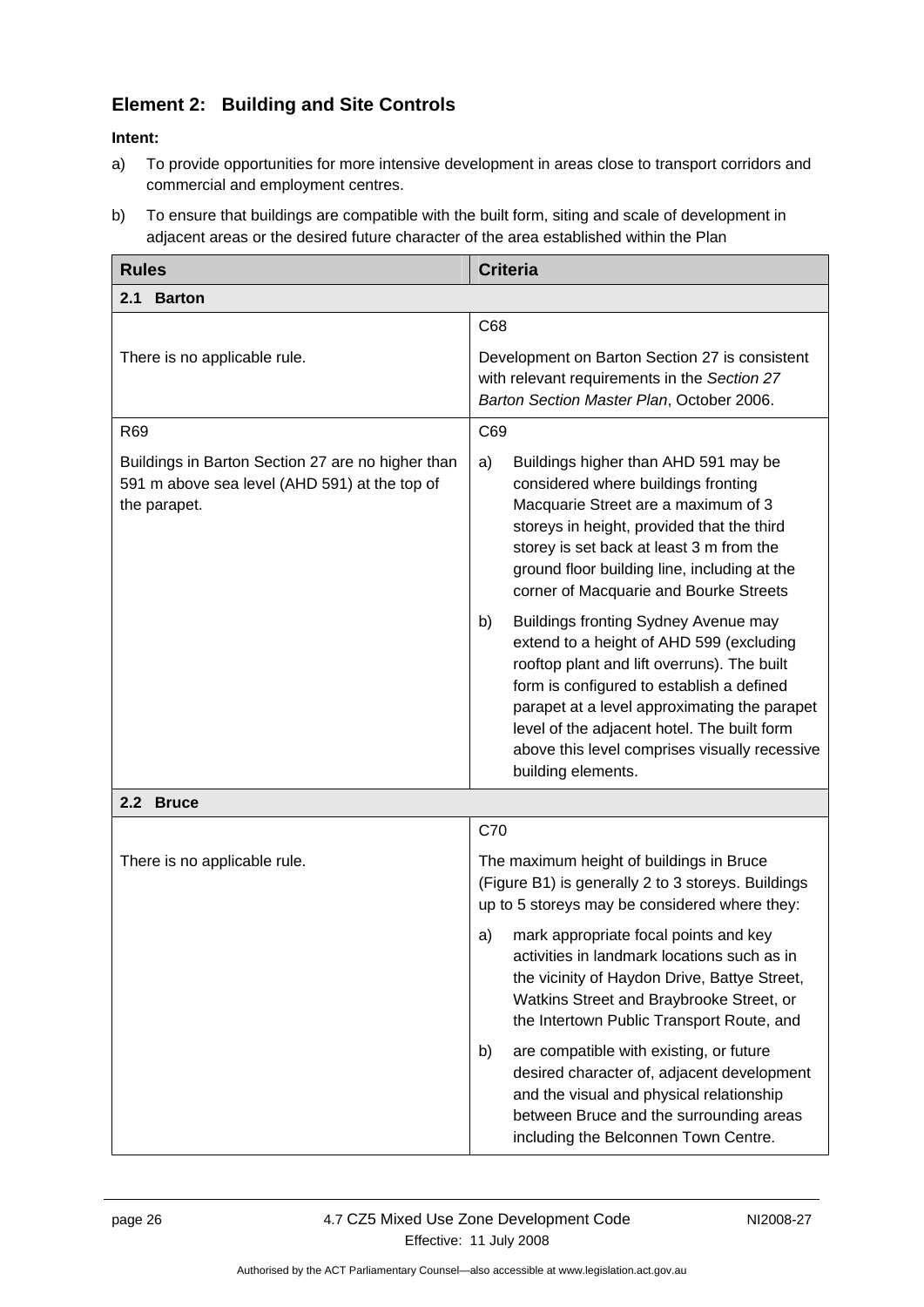<span id="page-30-0"></span>

| <b>Rules</b>                                                             | <b>Criteria</b>                                                                                                     |
|--------------------------------------------------------------------------|---------------------------------------------------------------------------------------------------------------------|
|                                                                          |                                                                                                                     |
|                                                                          | C71                                                                                                                 |
| There is no applicable rule.                                             | For Bruce (Figure B1) plot ratios comply with<br>a)<br>all of the following:                                        |
|                                                                          | i) are compatible with existing adjacent<br>development                                                             |
|                                                                          | ii) are appropriate to the scale and function<br>of the use                                                         |
|                                                                          | iii) do not cause detrimental impacts,<br>including overshadowing and excessive<br>scale                            |
|                                                                          | The overall plot ratio in Bruce does not<br>b)<br>exceed 0.8 (80%) excluding public roads<br>and public open space. |
| <b>R72</b>                                                               | C72                                                                                                                 |
| Minimum front setbacks in Bruce (Figure B1) are:                         | Development along Thynne Street:<br>a)                                                                              |
| Battye Street and Braybrooke Street and<br>a)<br>Haydon Drive: 10 m      | creates a strong built edge to reinforce its<br>i).<br>circular form, and                                           |
| Thynne Street and Watkin Street: 6 m.<br>b)                              | ii) continues the existing landscaped street<br>setting.                                                            |
|                                                                          | Development along Battye Street,<br>b)<br><b>Braybrooke Street and Watkin Street:</b>                               |
|                                                                          | i) creates a strong built edge to the Bruce<br>mixed use area, and                                                  |
|                                                                          | ii) provides space for a landscaped<br>foreground to new buildings.                                                 |
| <b>City</b><br>2.3                                                       |                                                                                                                     |
| R73                                                                      | C73                                                                                                                 |
| For City Section 6 Block 2, the maximum building<br>height is 7 storeys. | For City Section 6 Block 2, the building<br>a)<br>heights comply with all of the following:                         |
|                                                                          | are compatible with existing, or future<br>i)<br>desired character of, adjacent<br>development                      |
|                                                                          | ii) are appropriate to the scale and function<br>of the use                                                         |
|                                                                          | iii) minimise detrimental impacts including<br>overshadowing and excessive scale                                    |
|                                                                          | Part of the building may extend beyond 7<br>b)<br>storeys to a maximum of RL 617m.                                  |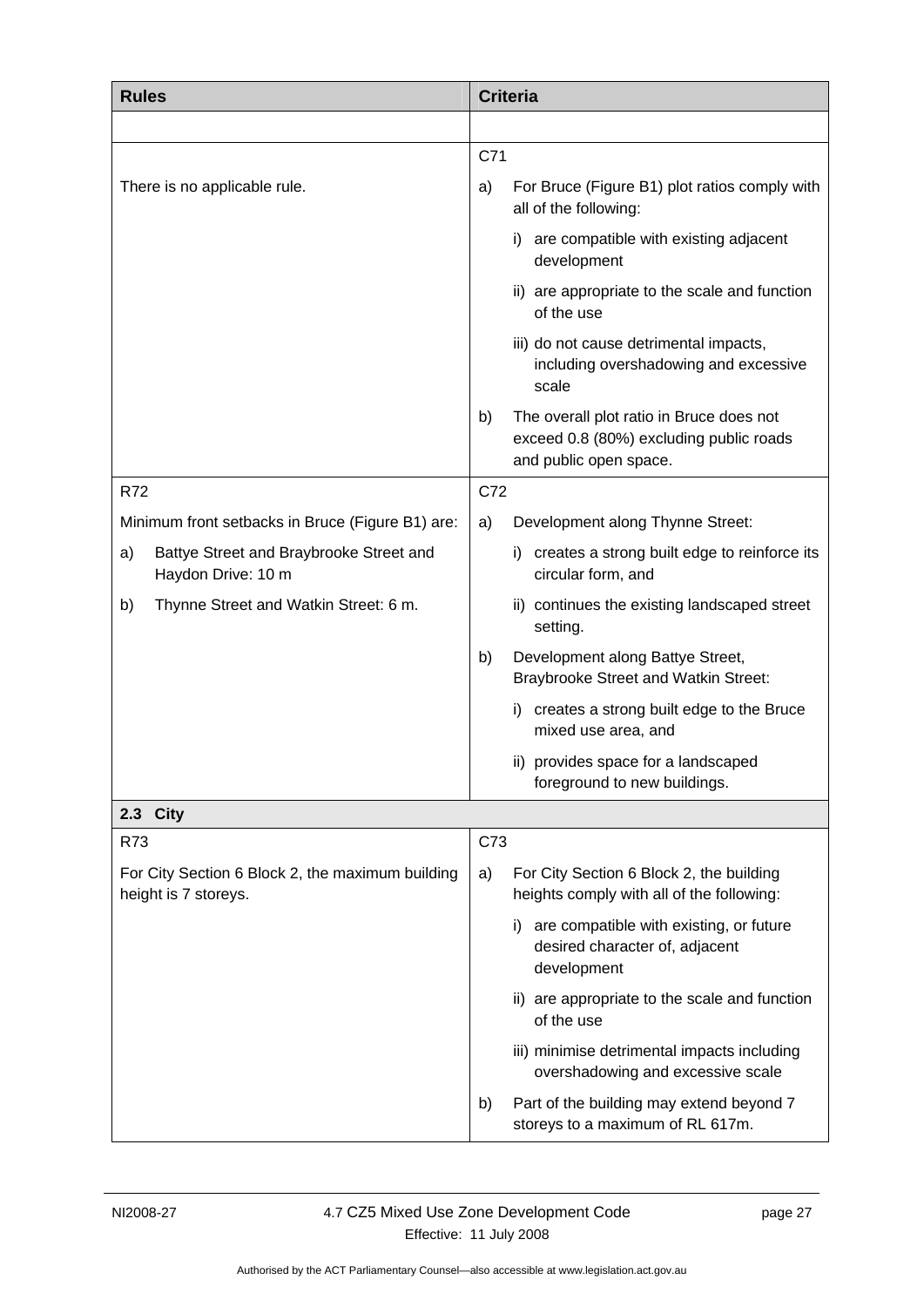<span id="page-31-0"></span>

| <b>Rules</b>                                                          | <b>Criteria</b>                                                                                                            |
|-----------------------------------------------------------------------|----------------------------------------------------------------------------------------------------------------------------|
|                                                                       | C74                                                                                                                        |
| There is no applicable rule.                                          | Development on City Section 6 Block 2<br>addresses Edinburgh Avenue and London<br>Circuit.                                 |
|                                                                       | C75                                                                                                                        |
| There is no applicable rule.                                          | Buildings in the City Section 6 Block 2 abut the<br>front property boundary on London Circuit.                             |
| 2.4 Deakin                                                            |                                                                                                                            |
|                                                                       | C76                                                                                                                        |
| There is no applicable rule.                                          | Setbacks to Deakin Section 12 Block 19 provide<br>for landscaping consistent with a landmark<br>building.                  |
| 2.5 Forrest                                                           |                                                                                                                            |
| <b>R77</b>                                                            | C77                                                                                                                        |
| For Forrest Section 18, the maximum building<br>heights is 4 storeys. | For Forrest Section 18, building heights comply<br>with all of the following:                                              |
|                                                                       | are compatible with existing, or future<br>a)<br>desired character of, adjacent development                                |
|                                                                       | are appropriate to the scale and function of<br>b)<br>the use                                                              |
|                                                                       | minimise detrimental impacts, including<br>C)<br>overshadowing and excessive scale                                         |
|                                                                       | are no higher than the established tree<br>d)<br>canopy along main avenues with primarily<br>landscaped frontages.         |
| <b>R78</b>                                                            | C78                                                                                                                        |
| For Forest Section 18 the minimum front setback<br>is 10 metres.      | Setbacks to Forrest Section 18 provide for<br>landscaping consistent with maintaining the<br>character of Canberra Avenue. |
|                                                                       | C79                                                                                                                        |
| There is no applicable rule.                                          | For Forrest Sections 34 and 35                                                                                             |
|                                                                       | Building heights comply with all of the<br>a)<br>following:                                                                |
|                                                                       | are compatible with existing, or future<br>i)<br>desired character of, adjacent<br>development                             |
|                                                                       | ii) are appropriate to the scale and function<br>of the use                                                                |
|                                                                       | iii) minimise detrimental impacts including<br>overshadowing and excessive scale.                                          |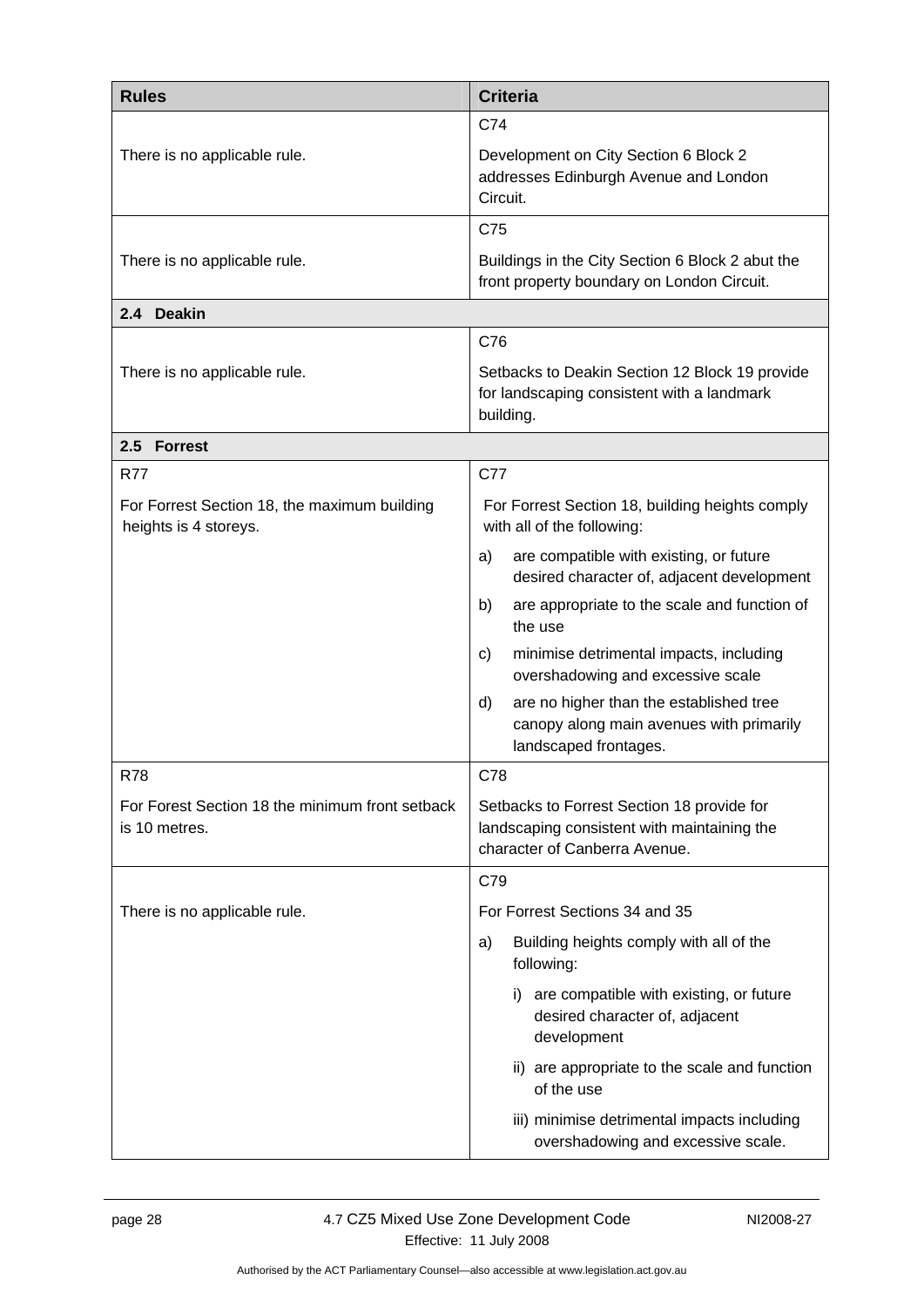<span id="page-32-0"></span>

| <b>Rules</b>                                                                                                               | <b>Criteria</b>                                                                                                                                                                                                                                         |
|----------------------------------------------------------------------------------------------------------------------------|---------------------------------------------------------------------------------------------------------------------------------------------------------------------------------------------------------------------------------------------------------|
|                                                                                                                            | Maximum building heights are as follows:<br>b)                                                                                                                                                                                                          |
|                                                                                                                            | i) Forrest Section 34: 2 storeys for offices                                                                                                                                                                                                            |
|                                                                                                                            | and 3 storeys for RESIDENTIAL USE                                                                                                                                                                                                                       |
| <b>Gungahlin District</b><br>2.6                                                                                           | ii) Forrest Section 35 - existing height.                                                                                                                                                                                                               |
| <b>R80</b>                                                                                                                 | C80                                                                                                                                                                                                                                                     |
| Maximum building heights are 3 storeys.                                                                                    | Building heights up to 4 storeys may be permitted                                                                                                                                                                                                       |
|                                                                                                                            | where buildings comply with all of the following:                                                                                                                                                                                                       |
|                                                                                                                            | are compatible with existing, or future<br>a)<br>desired character of, adjacent development                                                                                                                                                             |
|                                                                                                                            | b)<br>are appropriate to the scale and function of<br>the use                                                                                                                                                                                           |
|                                                                                                                            | minimise detrimental impacts including<br>C)<br>overshadowing and excessive scale.                                                                                                                                                                      |
| 2.7<br><b>Kingston</b>                                                                                                     |                                                                                                                                                                                                                                                         |
| R81                                                                                                                        | C81                                                                                                                                                                                                                                                     |
| The maximum height of buildings in Kingston<br>(Figure B2) is 4 storeys with a parapet level at the<br>third storey level. | A limited number of buildings may exceed 4<br>a)<br>storeys provided they comply with all of the<br>following:                                                                                                                                          |
|                                                                                                                            | they achieve urban design objectives<br>such as adding visual interest to the built<br>form, appropriately framing major public<br>spaces, marking important corners or<br>transition points, or screening unsightly<br>elements from the public domain |
|                                                                                                                            | ii) they do not significantly impact on the<br>landscape of the area                                                                                                                                                                                    |
|                                                                                                                            | iii) their ground floor level is not greater than<br><b>RL560 m</b>                                                                                                                                                                                     |
|                                                                                                                            | iv) they do not detract or compromise views<br>and vistas to the Power House                                                                                                                                                                            |
|                                                                                                                            | v) the footprint of the higher building<br>elements is no greater than a 15 x 20 m<br>rectangle.                                                                                                                                                        |
|                                                                                                                            | To retain significant visual links between the<br>b)<br>Power House building and East Basin, the<br>roofline of development in area b<br>(Figure B2) is punctuated to frame and<br>emphasise the views of the Power House<br>building.                  |
|                                                                                                                            | The overall maximum height of any building<br>C)<br>does not exceed the lesser of RL578 m or<br>20 m.                                                                                                                                                   |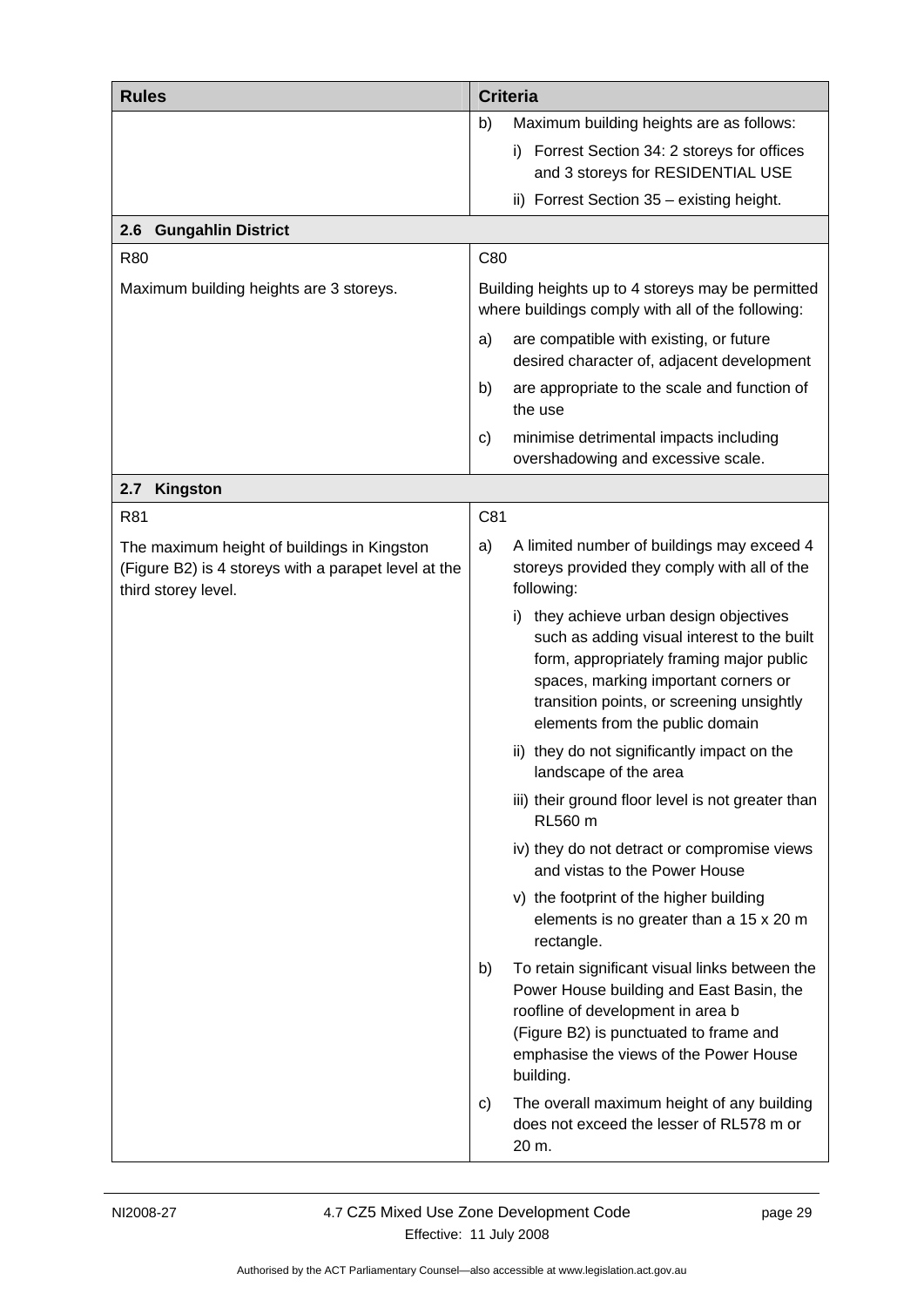<span id="page-33-0"></span>

| <b>Rules</b>                 | <b>Criteria</b>                                                                                |
|------------------------------|------------------------------------------------------------------------------------------------|
| 2.8 Oaks Estate              |                                                                                                |
|                              | C82                                                                                            |
| There is no applicable rule. | Building heights comply with all of the<br>a)<br>following:                                    |
|                              | are compatible with existing, or future<br>i)<br>desired character of, adjacent<br>development |
|                              | are appropriate to the scale and function<br>ii)<br>of the use                                 |
|                              | iii) minimise detrimental impacts including<br>overshadowing and excessive scale.              |
|                              | Maximum building heights are 2 storeys.<br>b)                                                  |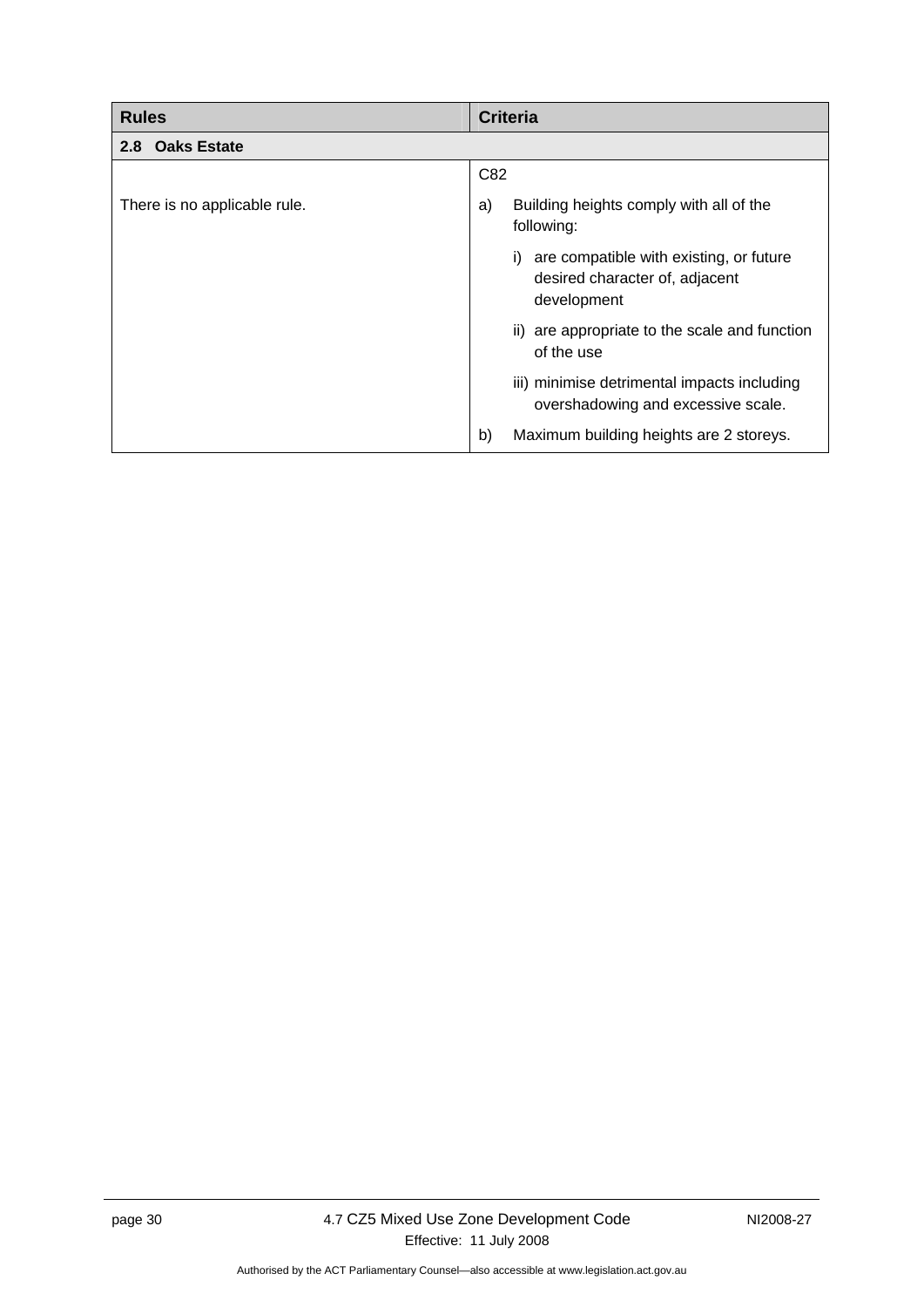## <span id="page-34-0"></span>**Element 3: Built Form**

- a) To create a built form that reflects the non-suburban character and diverse nature of mixed use areas but does not undermine the function of commercial centres.
- b) To ensure that buildings are compatible with the built form, siting and scale of development in adjacent areas or the desired future character of the area established within the Plan

| <b>Rules</b>                                                                     | <b>Criteria</b>                                                                                                                                               |
|----------------------------------------------------------------------------------|---------------------------------------------------------------------------------------------------------------------------------------------------------------|
| <b>Bruce</b><br>3.1                                                              |                                                                                                                                                               |
|                                                                                  | C83                                                                                                                                                           |
| There is no applicable rule.                                                     | The ground floor level of residential buildings<br>along Battye, Braybrooke, Watkin and Thynne<br>Streets are designed to be adaptable for<br>commercial use. |
| 3.2 Forrest                                                                      |                                                                                                                                                               |
| <b>R84</b>                                                                       | C84                                                                                                                                                           |
| For Forrest Section 18, buildings are off-white to<br>light buff/grey in colour. | For Forrest Section 18, any alternative colours<br>used:                                                                                                      |
|                                                                                  | relate to clearly defined elements of the<br>a)<br>building                                                                                                   |
|                                                                                  | are predominantly earth toned<br>b)                                                                                                                           |
|                                                                                  | are minor elements in the building façade,<br>C)<br>and                                                                                                       |
|                                                                                  | are subsidiary to the main off-white to light<br>buff/grey materials.                                                                                         |
| <b>Rules</b>                                                                     | <b>Criteria</b>                                                                                                                                               |
|                                                                                  | C85                                                                                                                                                           |
| There is no applicable rule.                                                     | For Forrest Section 18, extensive areas of<br>continuous glass façade are not included.                                                                       |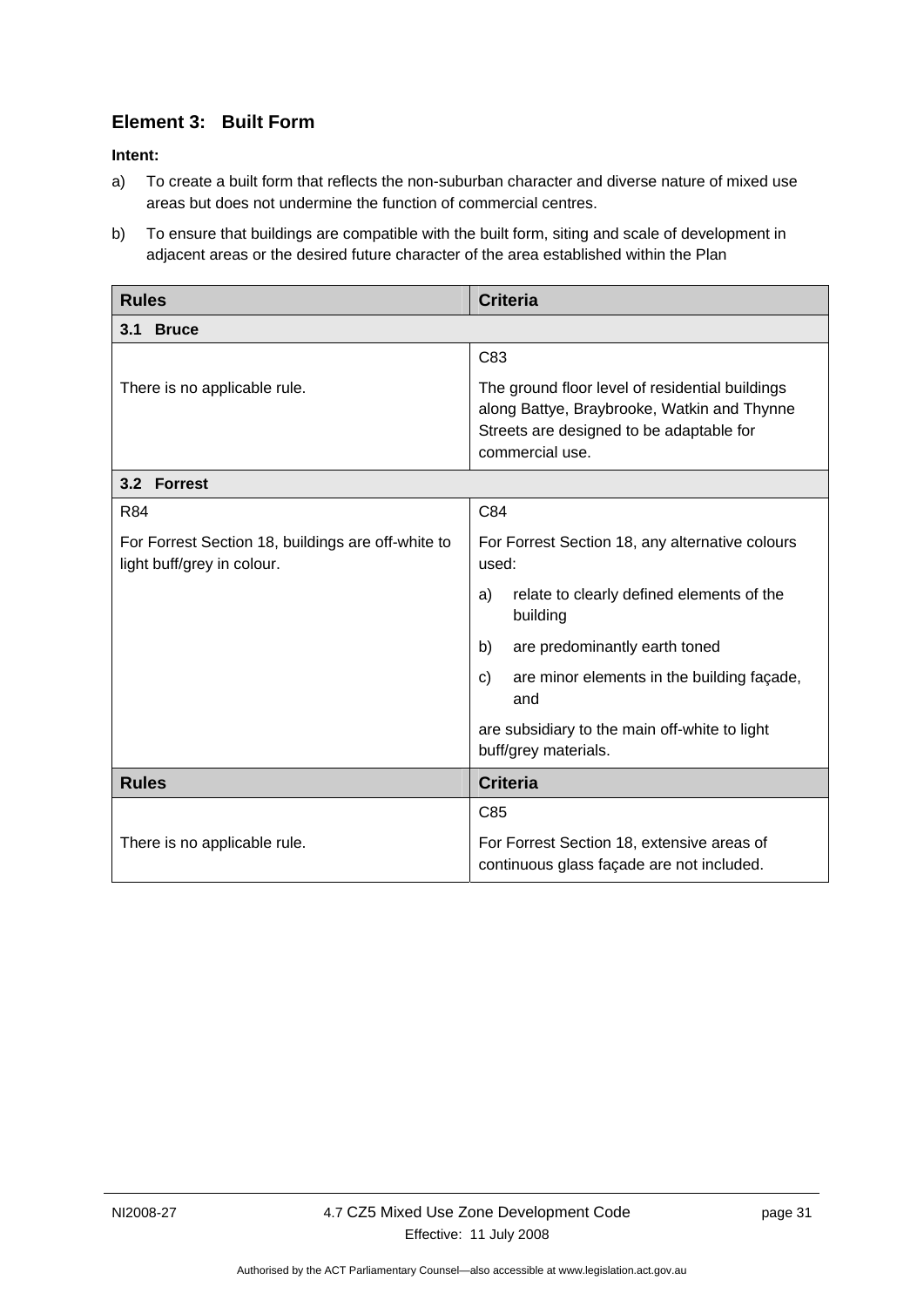<span id="page-35-0"></span>

| Kingston<br>3.3              |                                                                                                                                                                                                                                                         |
|------------------------------|---------------------------------------------------------------------------------------------------------------------------------------------------------------------------------------------------------------------------------------------------------|
|                              | C86                                                                                                                                                                                                                                                     |
| There is no applicable rule. | Buildings in Kingston (Figure B2) incorporate a<br>variety of roof forms materials and finishes, in<br>particular:                                                                                                                                      |
|                              | the colour scheme of development is<br>a)<br>generally light in tone, although some<br>highlighting with darker colours may be<br>acceptable where these do not present the<br>dominant colour scheme when viewed from<br>or across Lake Burley Griffin |
|                              | b)<br>materials on buildings and structures near<br>the edge of Lake Burley Griffin are high<br>quality, durable and low maintenance                                                                                                                    |
|                              | buildings fronting the edge of Lake Burley<br>C)<br>Griffin generally avoid the use of highly<br>reflective materials.                                                                                                                                  |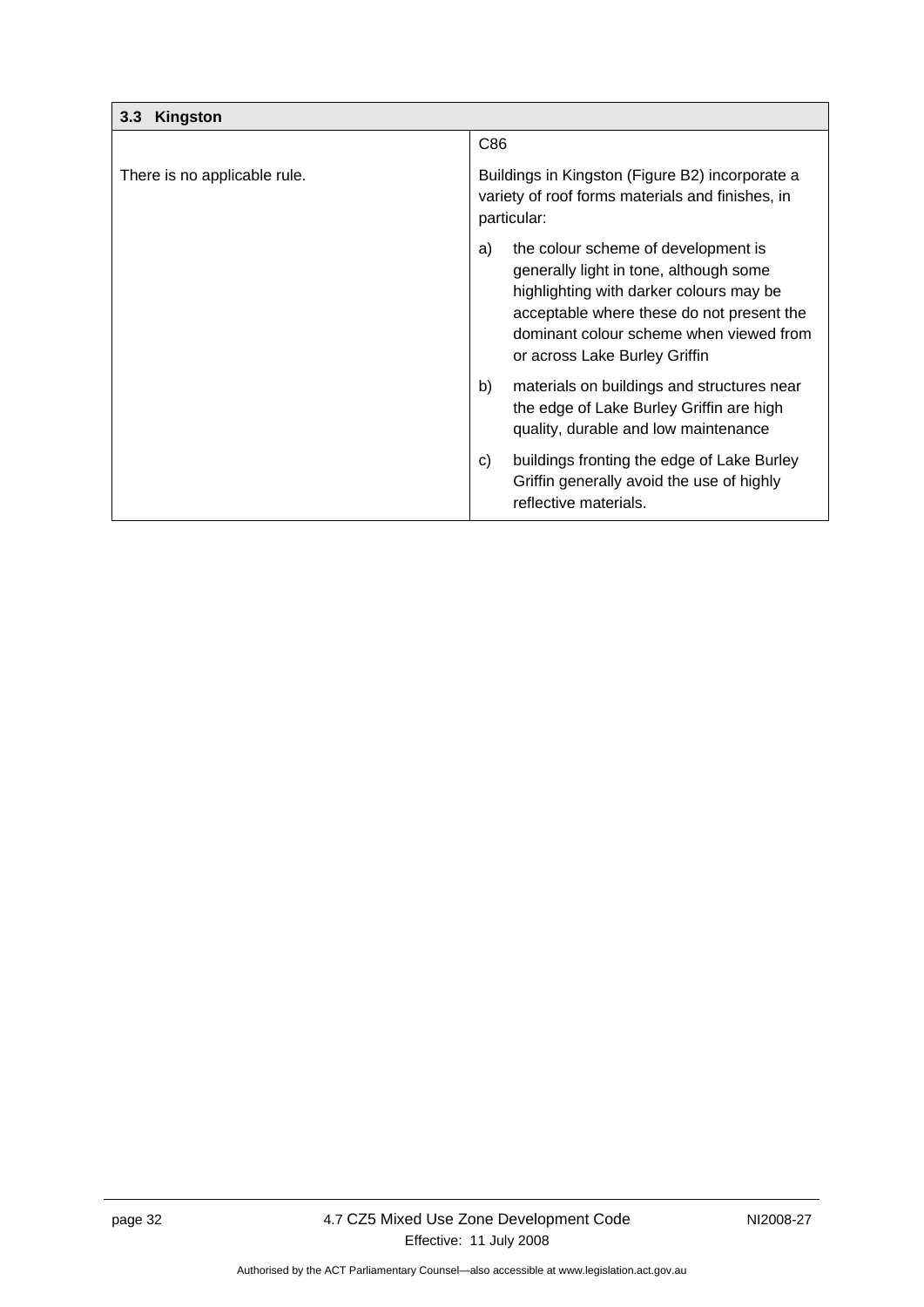## <span id="page-36-0"></span>**Element 5: Amenity**

#### **Intent:**

a) To ensure the overall impact of lighting does not compete with the lighting of the National **Triangle** 

| <b>Rules</b>                 | <b>Criteria</b>                                                                                                                                                                                                                                                                                                                                                                                                                                   |
|------------------------------|---------------------------------------------------------------------------------------------------------------------------------------------------------------------------------------------------------------------------------------------------------------------------------------------------------------------------------------------------------------------------------------------------------------------------------------------------|
| <b>Kingston</b><br>5.1       |                                                                                                                                                                                                                                                                                                                                                                                                                                                   |
|                              | C87                                                                                                                                                                                                                                                                                                                                                                                                                                               |
| There is no applicable rule. | Outdoor lighting in the area should generally use<br>full cut-off light fittings and up-lighting of buildings<br>and structures should be carefully designed to<br>keep night time overspill lighting to a minimum.                                                                                                                                                                                                                               |
|                              | C88                                                                                                                                                                                                                                                                                                                                                                                                                                               |
| There is no applicable rule. | The overall lighting impact should not compete in<br>prominence with the lighting of the National<br>Triangle. The area should be lit predominantly<br>with high pressure sodium light sources for<br>streets and mercury vapour for pedestrian routes.<br>Lake frontage external lighting should use metal<br>halide sources. There should be no flashing or<br>laser beam lighting used on or around buildings<br>fronting Lake Burley Griffin. |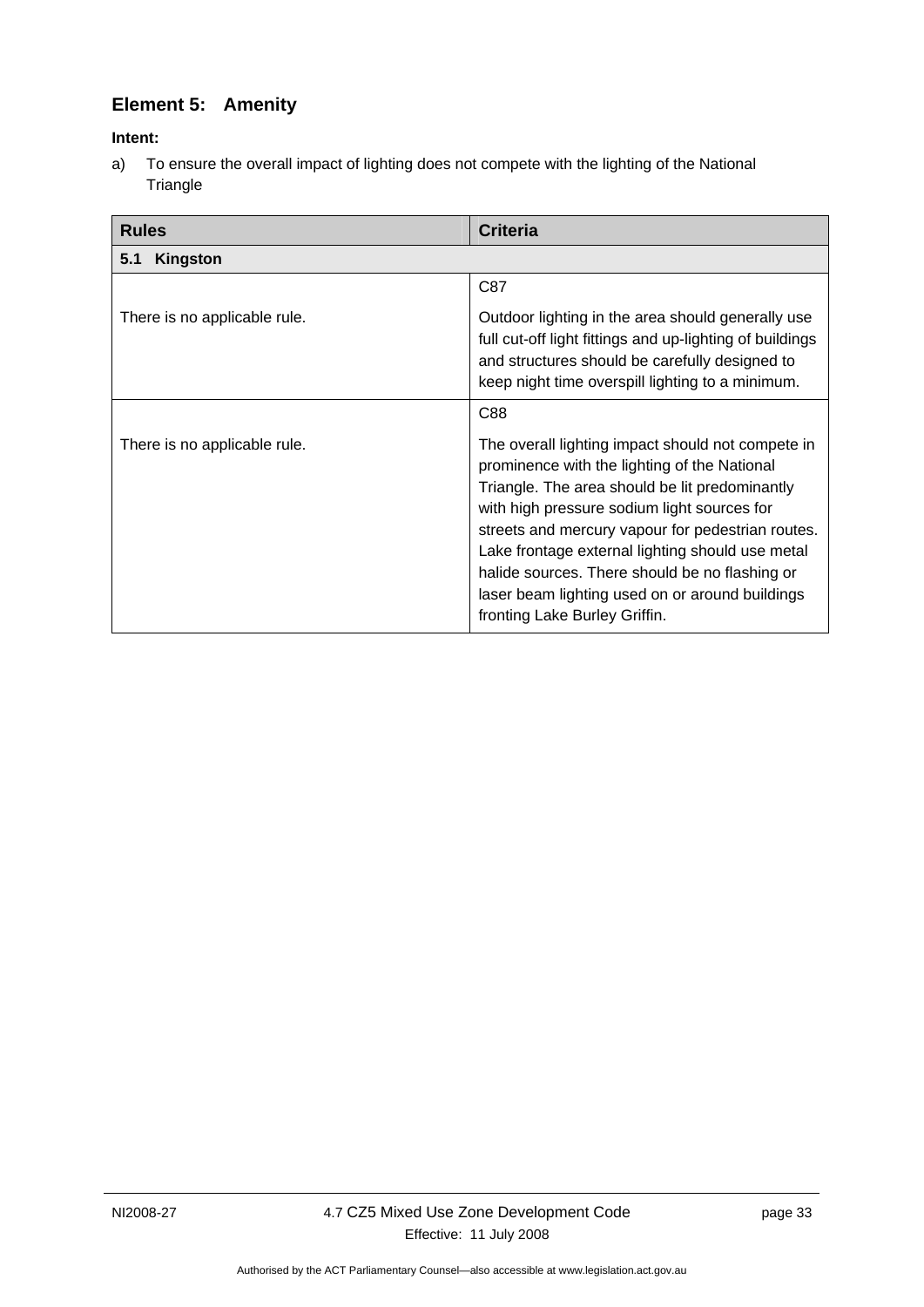

**Figure B1 Bruce Mixed Use Area**